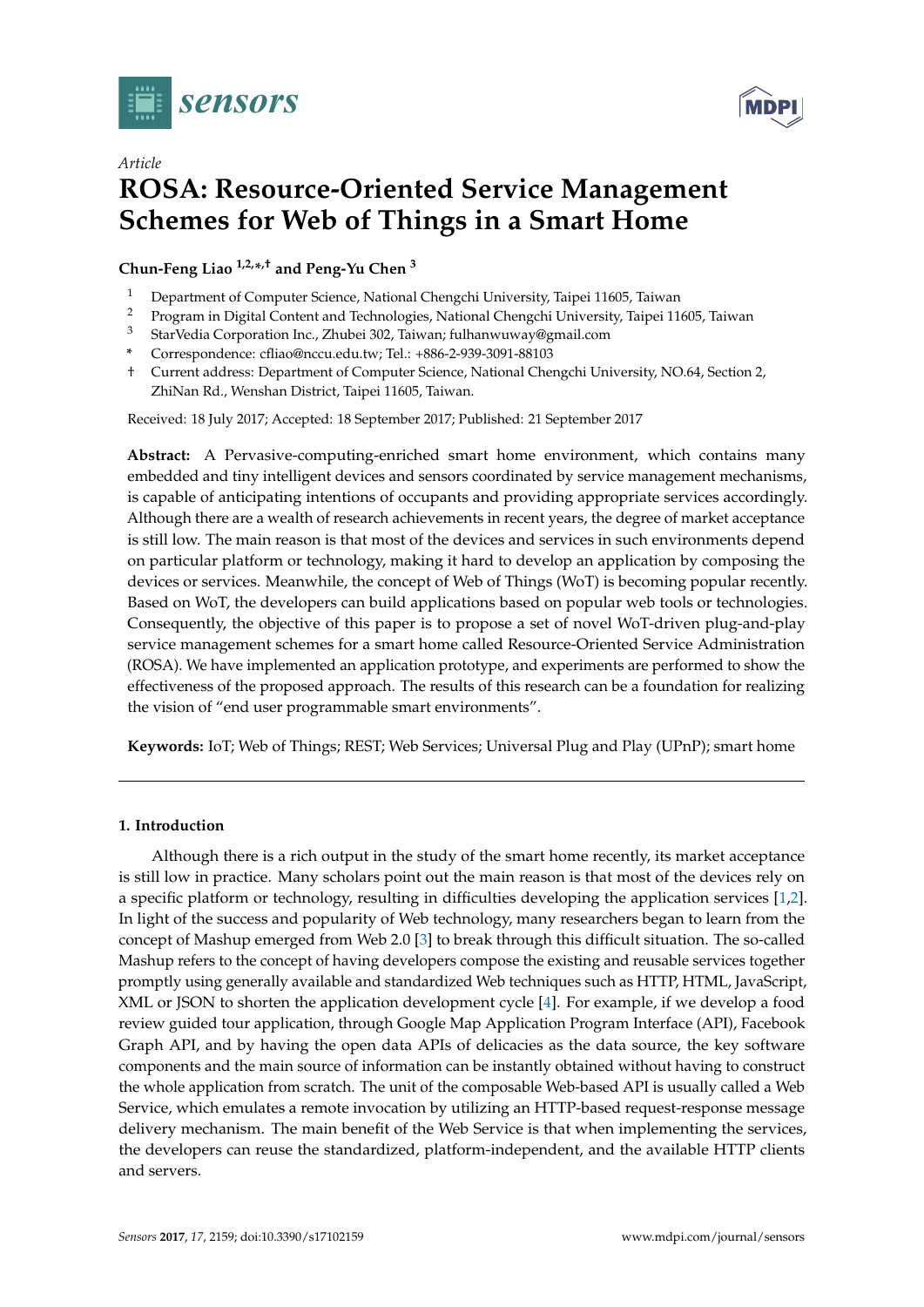The architectural styles of the Web Services fall into two categories: WS-\* style and RESTful style. The WS-\* style Web Services use HTTP as the transportation medium, where the Remote Procedure Call (RPC) signatures (name, parameter, and type of a remote function) were wrapped in the body of an HTTP message [\[5\]](#page-24-4). A series of related specifications, with "WS-" as their beginning, have been rapidly developed in the past decade. The WS-\* style Web Services are also known as the "Big" Web Services [\[6\]](#page-24-5) in the sense that when compared to the RESTful Web Services, the stack of specifications for the WS-\* style Web Services is large. Roy Fielding, a member of the HTTP standard committee, pointed out that the reason that the Web possesses a high degree of flexibility and scalability is that a specific network-based architectural style is taken into consideration while designing HTTP [\[7\]](#page-24-6). While the WS-\* style Web Services only indicate method signature and its call through HTTP that carries messages with a specific format. It is technically equivalent to redefining the heavy-weight distributed object with HTTP and XML. It turns out to be that "The Web is simple", yet "Big Web Services are not simple [\[8\]](#page-24-7)". Thus, to truly enjoy the benefit of Web architecture, we should see HTTP as an architectural style, rather than a transportation mechanism, which is called REST(REpresentation State Transfer) architecture [\[7\]](#page-24-6) and Web services that are designed following REST architecture style is also known as RESTful Web services [\[9\]](#page-24-8).

In the REST architecture, every service is seen as a resource, and each resource is identified by an URL. A Web client can access the resources through methods specified by HTTP (e.g., GET, POST, PUT, DELETE, HEAD, and OPTIONS) From the perspective of object-oriented design (OOD), its effect is equivalent to drawing up a unified interface for the resources. Thus, according to the Polymorphism principle of OOD, Web clients can access all resources by following the same set of HTTP methods. In this way, RESTful Web Services can be fully compatible with any Web clients. On this ground, Webber et al. pointed out that RESTful architecture possesses features which include the support of existing mainstream Web technology, scalability, and efficiency that is higher than WS-\*, low coupling, interface uniformity and simplicity [\[10\]](#page-24-9). The survey from the Gartner Institute also shows that the amount of RESTful Web Services has increased significantly since 2008 [\[11\]](#page-24-10). After analyzing the important Web Services distribution sites ProgrammableWeb.com, researchers even found out the proportion of Web Services that adopted the REST architecture are as high as 75% in 2010, while the WS-\* only accounts for 16% [\[12\]](#page-24-11). Consequently, REST has become the mainstream architecture for the contemporary industries that develop Web Services [\[13\]](#page-24-12).

Nowadays, HTTP servers have been able to operate with memory less than 8 KB [\[14\]](#page-24-13). In other words, it is possible to embed components capable of handling HTTP requests into various kinds of appliances and sensor modules in the way of low cost. Thus, WoT has now become a considerably viable concept. Given the technology trend mentioned above and the increasing attention of REST architecture, the idea of Web of Things (WoT) arises from the research domain of pervasive environments such as a smart home [\[13\]](#page-24-12). In this paper, the term WoT refers to interconnected Web Things where a Web Thing refers to the software or hardware components that meet the Web Things requirement Level 0 (or more) specified in the Web Thing Model, a W3C member submission [\[15\]](#page-24-14). The benefits of applying the WoT concept into a pervasive environment are listed below:

- 1. Enables service Mashups: By using Web techniques, developers can access sensor modules or control the surroundings without having to spend a lot of time learning and integrating all kinds of vendor-dependent architectures or communication protocols in the home network [\[16,](#page-24-15)[17\]](#page-24-16). As reported in [\[2\]](#page-24-1), it is quite difficult to coordinate all kinds of smart devices to perform services in the contemporary smart environment and the greatest benefit of WoT is to develop such services using the service Mashup approach through the standard Web interfaces.
- 2. Eases loading of Web Things: To understand the overall context of client/server interactions in a Web application, it is also desirable to keep the session states. As noted by Fielding et al., HTTP is a stateless client/server protocol in the sense that "each request from client to server must contain all of the information necessary to under stand the request. [\[18\]](#page-24-17)" In practice, many traditional Web applications keep session states on the server side, causing the heavy loading of the servers.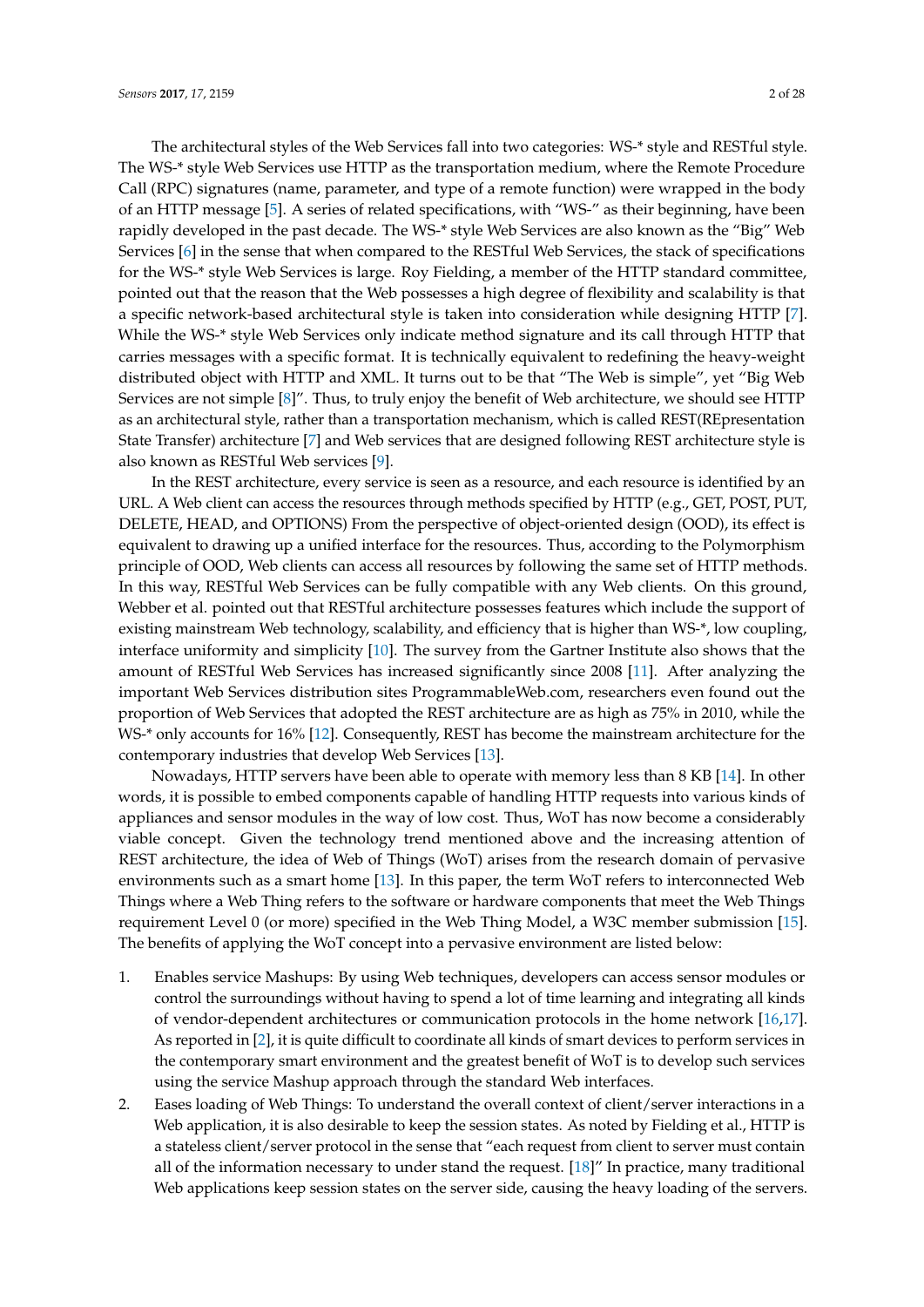Thus, Fielding et al. also pointed out that, in REST architecture, the session states should not be stored on the server and thus the states are kept entirely on the client side [\[18\]](#page-24-17). This feature happens to be appropriate to the pervasive environment: the computing and storage capabilities of the client (such as Home Gateway or user's handset) that is used to deploy the applications, are usually more powerful than that of the server side (the Web things such as the embedded sensor modules or smart appliances).

- 3. Promotes flexibility of applications: As mentioned, while the session states are maintained at the Web clients, if the Web Thing B joins after the Web Thing A, which is the same function, disappeared, the state of its existence will not be affected for the client. Besides, the resource A can be used to substitute the failed B, given that these two different resources produce the same results. Note that deciding if two resources are equivalent is not a non-trivial task and is out of the scope of this paper. More discussions on this limitation is taken up in Section [6.4.](#page-21-0)
- 4. Makes the environment programmable via Web technologies: Previously, the barriers of creating services in a pervasive environment are high because of many existing and incompatible standards (e.g., X 10, Jini, and LonWorks). Nowadays, most developers are familiar with the Web technologies such as HTTP, JavaScript, Ajax, JSON, and XML. In a WoT-enabled pervasive environment, all Web Things can be accessed and managed programmatically via existing well-founded Web technologies.

In the context of a smart home, several research works have been proposed to support WoT at home. The core idea is to transfer all kinds of sensors, software services, and home appliances into the resources in the REST architecture, and thus they become Web things [\[19,](#page-24-18)[20\]](#page-24-19). Moreover, 6LoWPAN [\[21\]](#page-24-20) (IPv6 over Low-Power Wireless Personal Area Networks) technologies, which enables the sensors located at low power and lossy wireless networks such as 802.15.4 and BLE expose themselves as IPv6 nodes, make these sensors directly accessible via edge routers. The study of applications and systems based on CoAP (Constrained Application Protocol) [\[22\]](#page-25-0), a 6LoWPAN-compatible and UDP-based application layer protocol that mimics the REST design principles, also becomes an active body of research [\[23](#page-25-1)[,24\]](#page-25-2).

However, as observed by Mathew et al. [\[25\]](#page-25-3), several issues remain unsolved so far when applying WoT in a smart home. To make it clear, consider an automatic air conditioning service in a Universal Plug and Play (UPnP) [\[26\]](#page-25-4) network (see Figure [1\)](#page-3-0). The UPnP network consists of interconnected UPnP-enabled devices in an IP-based local area network. The devices located at non-IP networks can be accessed through protocol-specific gateways. For instance, the sensors in the ZigBee [\[27\]](#page-25-5) network and the home appliances in the proprietary home automation network can be accessed respectively using the HA gateway and the WSN (wireless sensor network) coordinator. The air conditioning service (shown in Figure [2\)](#page-3-1) is composed and maintained by an air conditioning service manager. To conduct a service composition, the service manager has to be aware of peer Web Things on the same home network (presence management). Then, it has to find the things that fit the needs of the air conditioning service by querying what these things can do and how to access them (service description and discovery). As shown in Figure [2,](#page-3-1) in the air conditioning service, temperature sensors, air conditioners, and the software components that reason about feelings and desired action is required. Finally, the service can be carried out by a sequence of remote invocations from the service manager to these "things" (invocation). Sometimes, the service manager registers for interesting events on the things so that when the registered events happen, the service manager can be notified (eventing). It can be observed from the example that the mechanisms mentioned above are fundamental to service composition. The technologies that are critical to support service composition (presence management, service description, and discovery, invocation and eventing) are collectively called "service management" in this paper.

Currently, little research works deal with WoT-based service management issues in a smart home. Taking service discovery as an example, most of the existing solutions adopt the centralized service directory architecture [\[23](#page-25-1)[,28\]](#page-25-6). While the centralized directory is easy to implement and does not need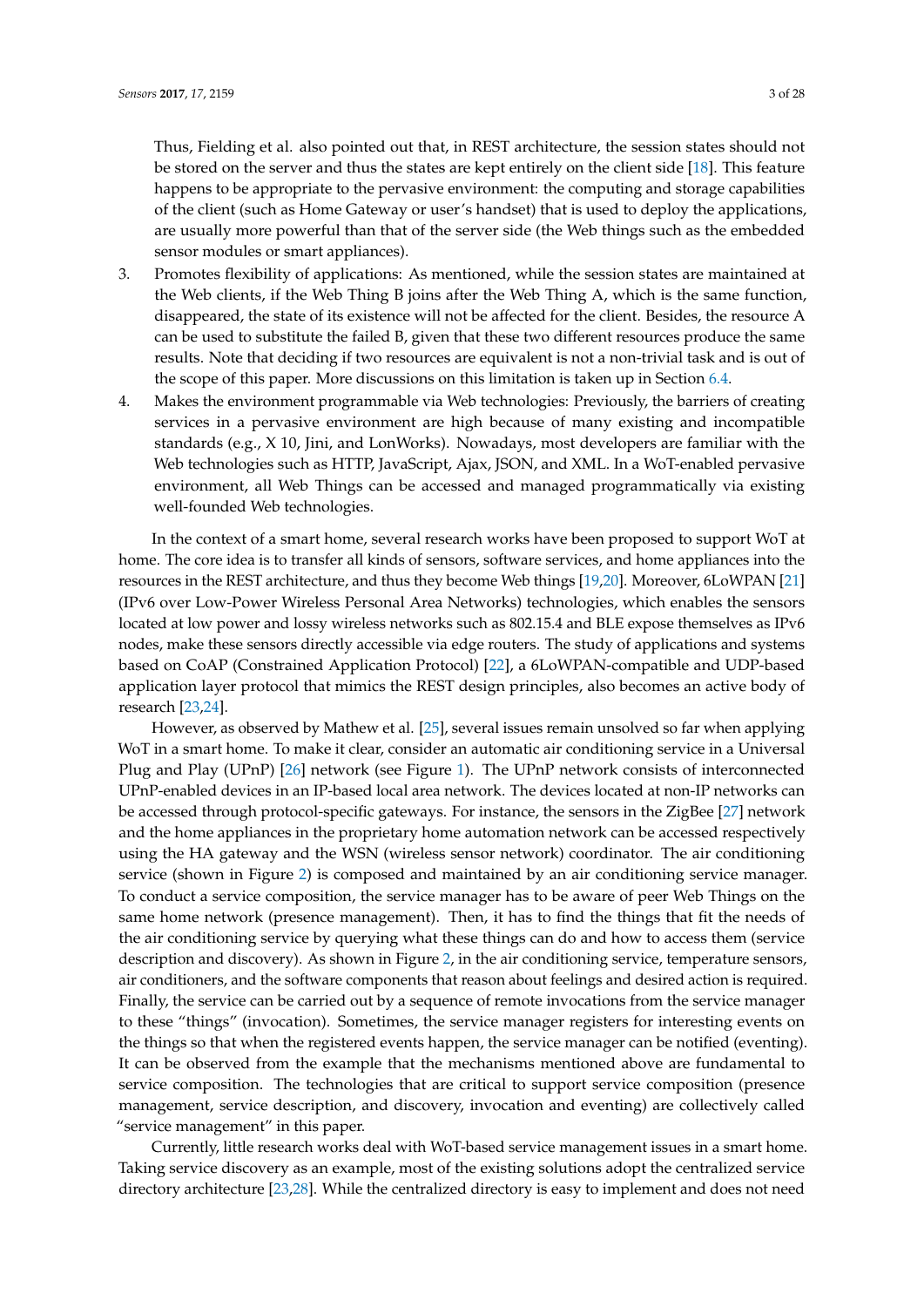to deal with the consistency problem, it requires to set up a dedicated and permanently available directory server, which results in high cost and single point of failure, which is not cost-effective in the small-sized smart environment such as the smart home. One possible service management solution for WoT in smart homes is UPnP. UPnP is a Web-based industry standard that enables plug and play of devices in an IP-based home network. That is, as soon as a UPnP-compatible device is turned on, peer devices in the same home network are aware of its presence, capabilities, and the way of using its services. Technically, each UPnP device is a Web server that exposes a set of WS-\* style Web Services [\[26,](#page-25-4)[29\]](#page-25-7). The developers can create innovative services by programming a service manager that finds appropriate devices and then invokes the Web Services residing in the UPnP devices. The design of UPnP is optimized for smart homes, and its companion protocol, Simple Service Discovery Protocol (SSDP), is one of the few service discovery protocol that does not need a dedicated service directory.

<span id="page-3-0"></span>

**Figure 1.** A UPnP-based home network.

<span id="page-3-1"></span>

**Figure 2.** An air conditioning service in a UPnP-based home network. The dotted lines with arrowhead indicate logical data flows, which are mediated by a service manager under the hood.

However, as will be detailed in Section [3,](#page-6-0) the design of UPnP is not "web friendly" [\[10\]](#page-24-9), making it hard to work with Web Things on the same home network. Thus, the purpose of this paper is, therefore, to design a set of Web-friendly service management schemes, called Resource-Oriented Service Administration (ROSA), for Web Things located in the same IP-based home network. The main contributions of this paper are (1) We formally specify the UPnP service management schemes, that is, discovery, description, controlling, and eventing of services. The formal notation is modified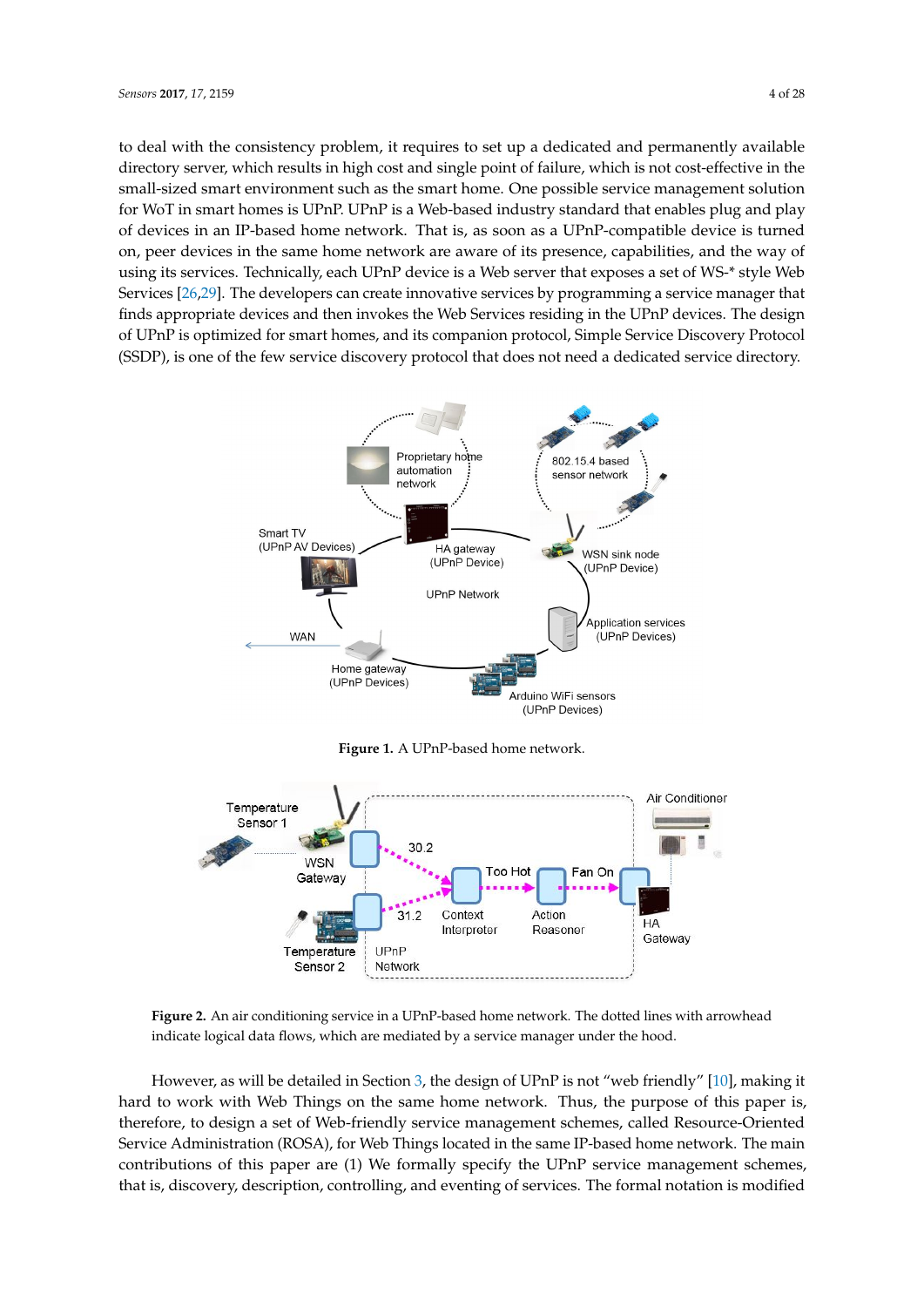from [\[7,](#page-24-6)[30\]](#page-25-8) to make the notations fit in the context of this work; (2) We report the results of investigating the reasons that UPnP is not "Web-friendly" by examining the formal service management model of UPnP derived in the first step and evaluated it against a well-known and influential qualitative benchmark called RMM (Richardson Maturity Model) [\[9](#page-24-8)[,31\]](#page-25-9); (3) We present ROSA, a set of Web-friendly service management schemes for smart homes. The protocol stacks of UPnP and ROSA are illustrated in Figure [3.](#page-4-0) It can be observed from this figure that UPnP defines a new protocol on top of HTTP/HTTPU(HTTP over UDP)/HTTPMU(HTTP over UDP Multicast) so that to interact with UPnP devices, a client must understand UPnP. On the other hand, ROSA's philosophy is that instead of defining a new set of protocols, the functionalities of UPnP can be fully realized by HTTP/HTTPU/HTTPMU in regulated ways specified by ROSA schemes. Hence, the ROSA schemes allow the developers to access the sensors, software services, and home appliances through the standard Web technologies. The developers do not have to spend a lot of time learning and integrating all kinds of vendor-specific APIs or protocols.

<span id="page-4-0"></span>

**Figure 3.** A comparison of protocol stacks between UPnP and ROSA.

To avoid neglecting others while considering one thing, UPnP is used as the baseline of the design of ROSA. In this way, ROSA is not only able to inherit design decisions from UPnP that make UPnP suitable for the small-sized home network but also being friendly to Web Things. For example, like UPnP, ROSA does not need a dedicated directory. To ensure that the resources can be accessed in uniform ways, this work also defines a resource model, denoted in Backus Normal Form (BNF), by following the design of UPnP Device Architecture. Finally, we implement a prototype of ROSA schemes and verify ROSA's functional completeness, efficiency, and practical feasibility through experiments and implementation of the air conditioning service scenario mentioned above. We hope the results of this research will enable the developers with general Web technology backgrounds to control and set up the relevant Web Things on their own, and even go further to create new services.

#### **2. Related Work**

The system that coordinates and manages various devices and services in the smart environment is called a pervasive system in the research field of Pervasive Computing (PC) [\[32\]](#page-25-10). Pervasive systems are difficult to design and maintain because they involve heterogeneous hardware, software, wiring protocols, and programming paradigms. Typically, the pervasive system requires service management schemes to deal with the specific challenges mentioned above. Based on the architectural styles, pervasive service management schemes can be divided into two categories: centralized and decentralized. The centralized service management protocols collect and record all the status of managed nodes, namely the software services and hardware devices, to a dedicated directory server [\[33](#page-25-11)[–35\]](#page-25-12). On the other hand, the decentralized service management schemes do not rely on a directory server, but to disseminate all the status of managed nodes based on multicast or P2P approaches, and then each node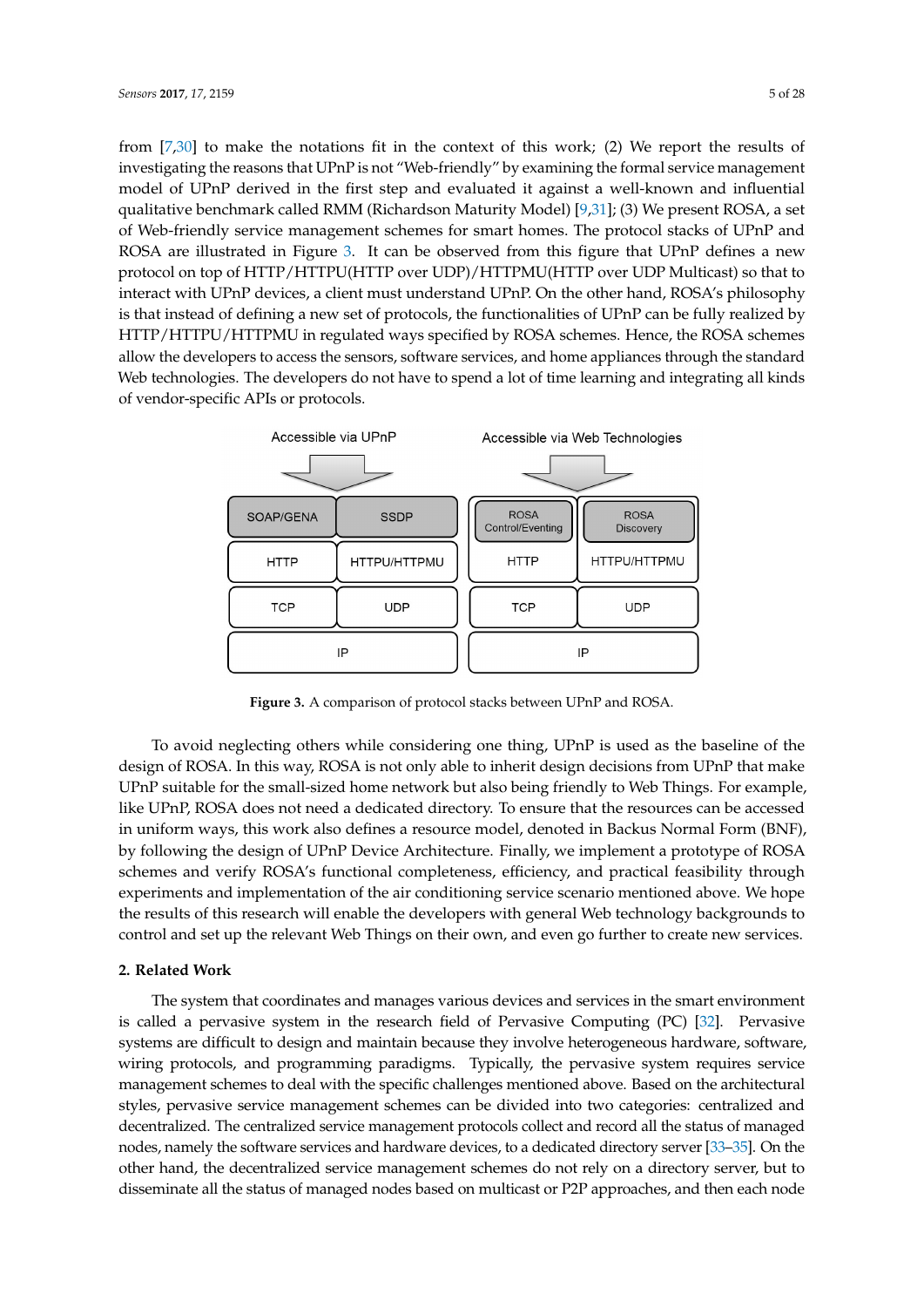independently maintains the states of all nodes. SSDP/UPnP, APF(Artificial Potential Fields) [\[36\]](#page-25-13) and SAPERE(Self-Aware Pervasive Service Ecosystems) [\[37\]](#page-25-14) belong to this category. Zhu et al. [\[38\]](#page-25-15) point out that, the decentralized service management schemes are more suitable for the small-sized smart environment such as a smart home because in such an environment, building up an additional directory server results in problems of high costs and single node failure. In a smart home, SSDP/UPnP seems to be an appropriate design because of its popularity and decentralized management architecture. However, UPnP possesses several problems and limitations itself. Thus, there have been many studies that focus on improving or expanding UPnP function. For instance, the research of Nakamura et al. [\[39\]](#page-25-16) as well as Liao et al. [\[40\]](#page-25-17) are committed to improving the effectiveness of the UPnP/SSDP service discovery mechanism. The research of [\[41\]](#page-25-18) as well as [\[42\]](#page-25-19) are mainly improving the efficiency of the UPnP event notification mechanism (GENA, General Event Notification Architecture); while Konstantinos et al. [\[43\]](#page-26-0) strengthening the service performance and searching capacity of UPnP.

The concept of WoT first appeared in HP's Cool Town project [\[44\]](#page-26-1), which plans out a "Web-lized" world completely based on HTTP, each object possesses URL, which can be used to access the data or state of the object. Due to the limitation of the software technique at that time, the ideas failed to gain popularity. More recently, with the advances in computer hardware technologies and the raising of RESTful Web Services, many research works start to design pervasive systems by incorporating WoT concepts. For instance, Gurp et al. [\[1\]](#page-24-0) considers the devices in the smart environment as Web resources, which can be accessed by any Web client. The others are to wrap up the sensor network based on WoT, enabling web clients to access data through RESTful API provided by the middleware [\[45,](#page-26-2)[46\]](#page-26-3). These studies focus on device control and the access to data, without mentioning the issue of service management agreements. A group of researchers conducted a series of a systematic investigation on issues including platform, event notification, service management agreement and hardware feasibility when applying WoT in smart environments [\[2,](#page-24-1)[5,](#page-24-4)[13,](#page-24-12)[47,](#page-26-4)[48\]](#page-26-5). Their studies focus more on the sensor network of the large-sized outdoor space (the author calls it Sensor Area Network, SAN).

Based on 6LowPAN [\[49\]](#page-26-6), even resource limited sensors and actuators connected by lossy and low power network (LLN) such as 802.15.4 or BLE can connect to the IP network transparently via an edge router. However, due to the different sizes of MTU(Maximum Transmission Unit) between traditional IP network and the LLN, existing popular application protocols for WoT in an IP network (i.e., HTTP and UPnP) can not work well in 6LowPAN. As a result, some works also suggest that a more compact way should be adopted to implement WoT and that HTTP should be replaced with binary coding in the large-sized WoT network, such as Constrained Application Protocol (CoAP) [\[22\]](#page-25-0). The functionalities of CoAP essentially mimics the design of HTTP and REST principles. However, as CoAP is UDP-based and the encoding scheme of CoAP is more compact than HTTP, CoAP is more suitable for accessing Web Things via 6LoWPAN. As a result, the application and integration of 6LoWPAN and CoAP in smart environments also become an active body of research [\[23,](#page-25-1)[24\]](#page-25-2). In the past few years, service management issues for 6LoWPAN such as discovery [\[28](#page-25-6)[,50](#page-26-7)[,51\]](#page-26-8), description using Semantic Web and Linked Data technologies [\[52](#page-26-9)[,53\]](#page-26-10), and controlling home appliances [\[54\]](#page-26-11) have also been investigated. In [\[55\]](#page-26-12), the authors present a complete framework for service management of Web Things in 6LoWPAN environments based on CoAP, RDF, and Linked Open Data (LOD) technologies. The authors also developed a web-based testbed for simulation and emulation with large-scale wireless sensor networks [\[56\]](#page-26-13). The testbed turns out to be very helpful for large-scale sensor network developers because their designs can be validated before the deployment of real sensors. As noted in [\[22\]](#page-25-0), although 6LoWPAN makes nodes in LLN location-transparent to the IP network, two different application layer protocols with similar functionalities, namely HTTP and CoAP, are still needed for IP network and LLN, respectively. In similar rationale, different service management schemes need to be devised to work with HTTP and CoAP. As the objective of this work is to improve UPnP, we primarily focus on managing Web Things in IP-based home networks.

Pervasive REST Architectural Style (P-REST) expands and modifies REST according to the characteristic of the smart environment [\[57\]](#page-26-14). P-REST separates Uniform Resource Identifiers (URI)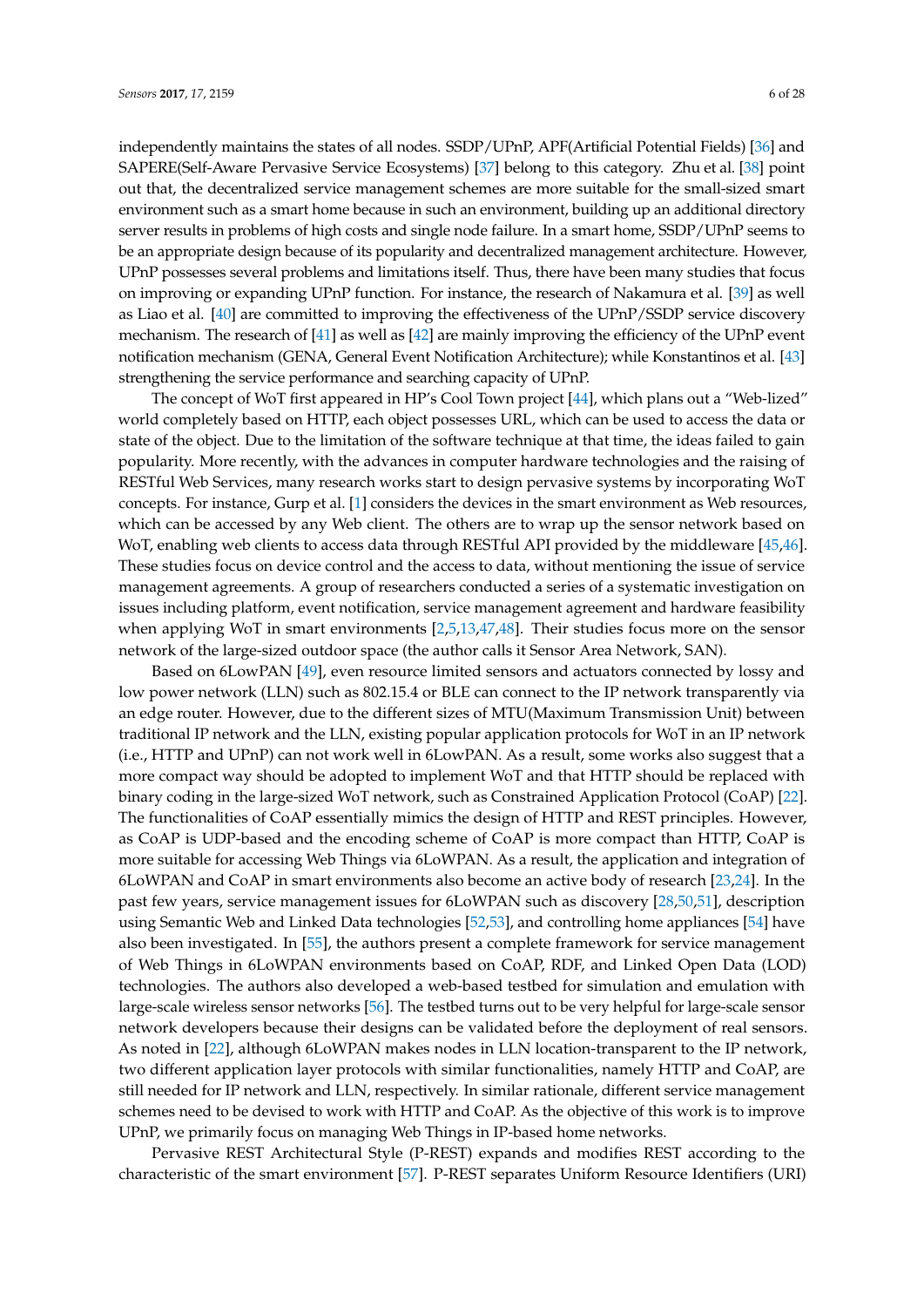into two categories: Concrete URI (C-URI) and Abstract URI (A-URI). Among them, C-URI is the traditional URI, while the A-URI indicates that this URI is pointed to an abstract concept. The reason for separating different kinds of URI is because that group communication (e.g., IP multicast) is often required when realizing presence management and directory-less searching in a smart environment. An abstract URI serves as a virtual destination so that all nodes belonging to the same group be able to subscribe or send messages to this URI. This idea is similar to the use of virtual addresses from 224.0.0.0 to 239.255.255.255 for IPv4 multicast and ff00::/8 prefixed addresses in IPv6. The P-REST pattern offers additional HTTP Methods, include Access, Observe/Notify, and Lookup, which makes service management in the smart environment easier to be implemented. Unfortunately, this design brings about the same issue as the use of Notify and M-Search methods in UPnP: Existing web clients do not recognize these non-standard methods, resulting in the problem of compatibility. In this research, we take a different approach from P-REST and UPnP. To achieve better quality and high compatibility, the overall service management approach proposed in this paper, namely, ROSA, is carefully designed, so that it follows REST design guidelines and under the premise of not modifying the HTTP protocol. More concretely, ROSA is more promising than P-REST and UPnP in that ROSA provides the same set of service management functions without requiring additional HTTP Methods. The idea proposed in [\[58\]](#page-26-15), which is the closest to this research, has improved the SOAP callback mechanism of UPnP with REST architecture, based on the concept of WoT. However, there is no further discussion about the UPnP's service management issues, event notification, and other aspects.

A formal approach is used in this paper to present the service management schemes of UPnP and ROSA. Traditionally, a formal specification can be used in both statical (design time) and dynamic (runtime) ways. Ranganathan and Campbell [\[59\]](#page-26-16) propose an approach that formally denotes the application logic of the Gaia platform using Ambient Calculus [\[60\]](#page-26-17) so that the applications can be provably correct in the design time. On the other hand, in [\[61\]](#page-26-18), the authors devise an approach for formal run-time verification in the context of service composition based on a CEP (Complex Event Processing) engine. Uri and Kedar's work pioneered the research on formalizing and verification of RESTful services. In [\[30\]](#page-25-8), they present a formal model and a set of notations for specifying RESTful HTTP-based interactions. Christian presents a UML-based domain model [\[62\]](#page-26-19) and then adopts Uri and Kedar's notations to specify IoT environments. Based on the specifications, the authors present an approach for automatically generating code segment of a Web Thing [\[63\]](#page-26-20). The IoT domain model present in [\[62\]](#page-26-19) is similar to, but is also much simpler than, the UPnP Device Architecture. In this paper, the formal approach is used in design time. The notation presented in this paper is based on [\[30\]](#page-25-8) with minor extensions and modifications to enhance the readability and to fit in the context of our work such as the need for group communications, multiple responses to a request, and A-URI [\[57\]](#page-26-14).

## <span id="page-6-0"></span>**3. Preliminary**

As have been noted earlier, the primary objective is to design a service management scheme for WoT in a smart home. In this section, we will begin by briefly introducing the preliminary concepts of REST and an automated verifiable formal notation of RESTful behaviors, proposed by Uri and Kedar [\[30\]](#page-25-8), which has been used to formally denote RESTful behaviors of a WoT system [\[62\]](#page-26-19). Next, we introduce the baseline model of our approach, namely UPnP Device Architecture and SSDP. On these grounds, we are then able to introduce our approach, ROSA, and explain how our approach supports discovering, describing, representing, and controlling of Web Things in the next few sections.

## *3.1. The REST Architecture and Its Maturity Model*

The concept of REST was first described by Fielding in [\[7\]](#page-24-6). In REST architecture, all things are "resources" and all of the resources have a uniformed interface. The interface is defined by Methods of the HTTP standard [\[64\]](#page-26-21), for example, GET, POST, PUT, DELETE, OPTIONS, HEAD, TRACE, CONNECT and PATCH. Each resources should be accessed by strictly following the semantics of these Methods. In this way, the resources are universally understandable and accessible by standard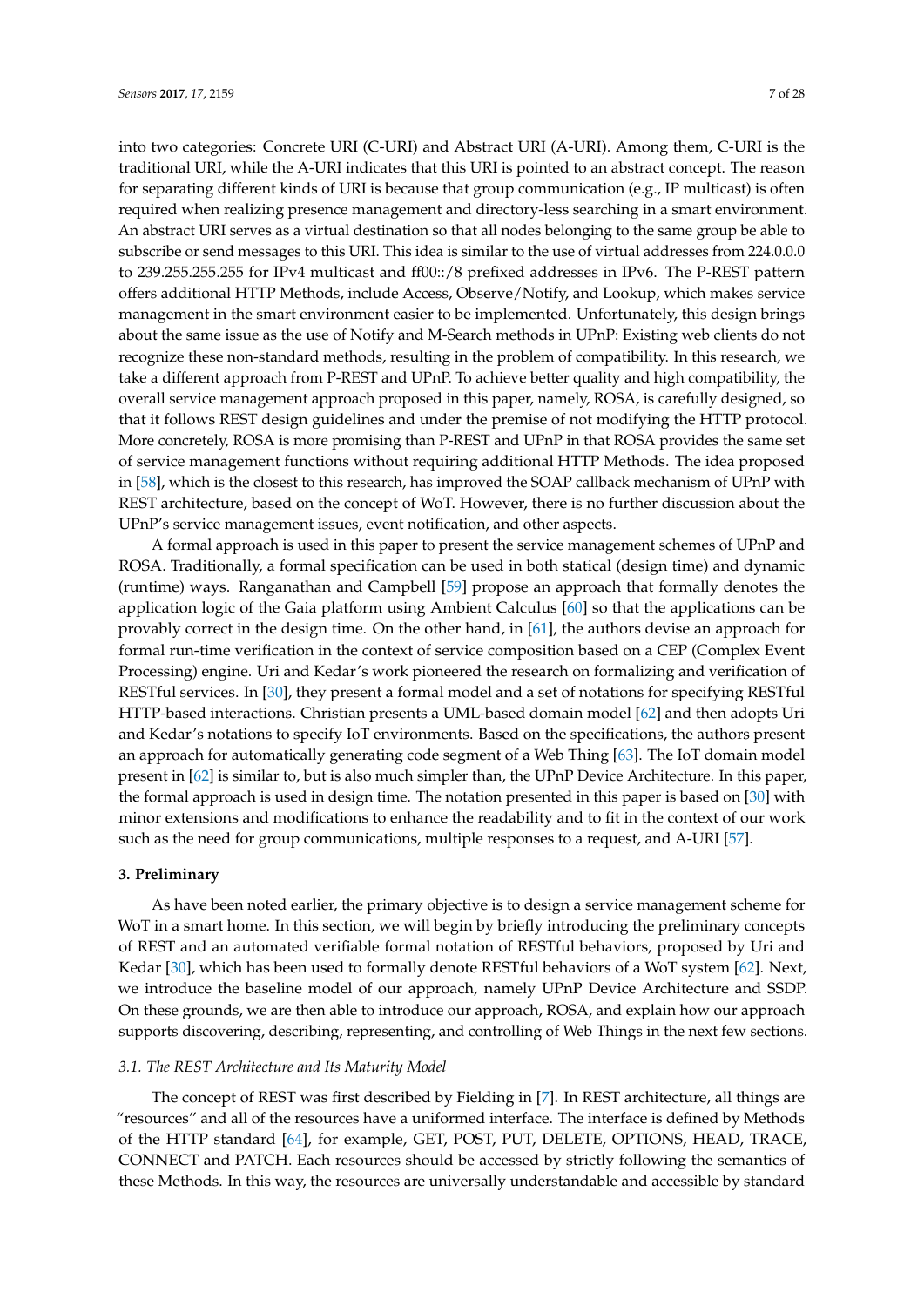Web client following HTTP. From the perspective of object-oriented design, with the same interface, clients will not be affected with whatever implementation (a.k.a Polymorphism). This is also an important reason that we hope to implement the REST architecture in a smart home: regardless of the devices or the services underneath, as long as it meets the HTTP standard, the writing method of the clients in the smart home will be exactly the same as the general Web clients.

The above discussions drive us to an important issue: since the REST architecture is the key to implement WoT, does the REST architecture itself has a specific definition? How can it be considered as a RESTful design? How can the quality of a REST architecture design be verified? In fact, these questions are still in controversy. In other words, what is the design that meets the "REST standard" is still of a wide diversity of opinion, more research are required to clarify it [\[65\]](#page-27-0). So far, few works that claim itself to be "RESTful" examine and evaluate the quality of its design, at most, engage in initial experiments to show that REST architecture design has a higher efficiency than the WS-\* type service. However, the breakthrough of REST and WoT must be focused on the improvement of the architecture, and that the efficiency is only a part of it as the advantages of REST architecture include: high scalability and efficiency, low coupling, interface uniformity and usability.

According to the literature that is known so far, RMM (Richardson Maturity Model) is one of the most influential indicators that is often used to evaluate the compliance of REST design principles. RMM was first proposed by Richardson in the keynote speech of QCon conference, and was further interpreted and commented by Fowler [\[9,](#page-24-8)[31\]](#page-25-9). RMM has been proposed mainly because that the REST architecture does not have a clear specification definition as WS-\* type Web Services, resulting in the uneven system quality of the REST architectural design. Hence, RMM is a qualitative model that could be used to assess the degree of REST design principles, based on the statement of REST in [\[7\]](#page-24-6). Concerning the validity of RMM, Fielding considers that only by reaching RMM Level 3 can be it be called the REST architecture [\(http://roy.gbiv.com/untangled/2008/rest-apis-must-be-hypertext](http://roy.gbiv.com/untangled/2008/rest-apis-must-be-hypertext-driven)[driven\)](http://roy.gbiv.com/untangled/2008/rest-apis-must-be-hypertext-driven), while [\[31\]](#page-25-9) argues that although the RMM model itself may not be sufficient to assess the quality of a RESTful service's architecture, however, RMM is a very suitable tool for the continuous improvement of REST design. Thus, several recent studies have proposed metrics or benchmarks based on RMM for assessing the quality of RESTful systems [\[66,](#page-27-1)[67\]](#page-27-2).

In RMM, Level 0 is called the swamp of POX (Plain Old XML). As mentioned in the Introduction section, traditional SOAP-based Web Services belong to this type in the sense that HTTP is used as a transportation medium of remote invocations so that all invocation semantics were wrapped in the body of an HTTP message in the form of XML. Service endpoints use HTTP POSTs to trigger a remote invocation. Consequently, an RMM Level 0 service can not benefit from the design of REST architecture. RMM Level 1 is to model all service endpoints as resources on the Web, and RMM Level 2 takes it a step further that HTTP verbs are used as a universal service interface. This constraint effectively draws up a unified interface for the resources. In this way, clients can access all Web resources by following the same set of HTTP verbs, making the overall architecture loosely-coupled. RMM Level 3 refers to the resources that realize HATEOAS (Hypertext As The Engine Of Application State). More concretely, an RMM Level 3 service provides possible URIs that the client can access in its representation using hypermedia controls. The service typically follows ATOM (RFC4287) [\[68\]](#page-27-3) standard and uses a "link" HTML element with an "uri" and a "rel" attribute to indicate the URI that the client can navigate.

In this work, we adopt RMM to guide us to improve the design of the service management scheme continually. Also, our design has been influenced by several guidelines on how to design a well REST services, such as the REST API design rules [\[69\]](#page-27-4), the RESTful design patterns [\[70\]](#page-27-5), and the Web API design instructions [\[8\]](#page-24-7).

#### *3.2. Formal Notations for RESTful Services*

Formal methods are helpful for specifying the external observable behaviors (i.e., expected reactions to the specified requests) of RESTful services precisely and concisely. In [\[30,](#page-25-8)[71\]](#page-27-6), the authors proposed a theoretical basis that is applicable for using formal methods to model RESTful services, as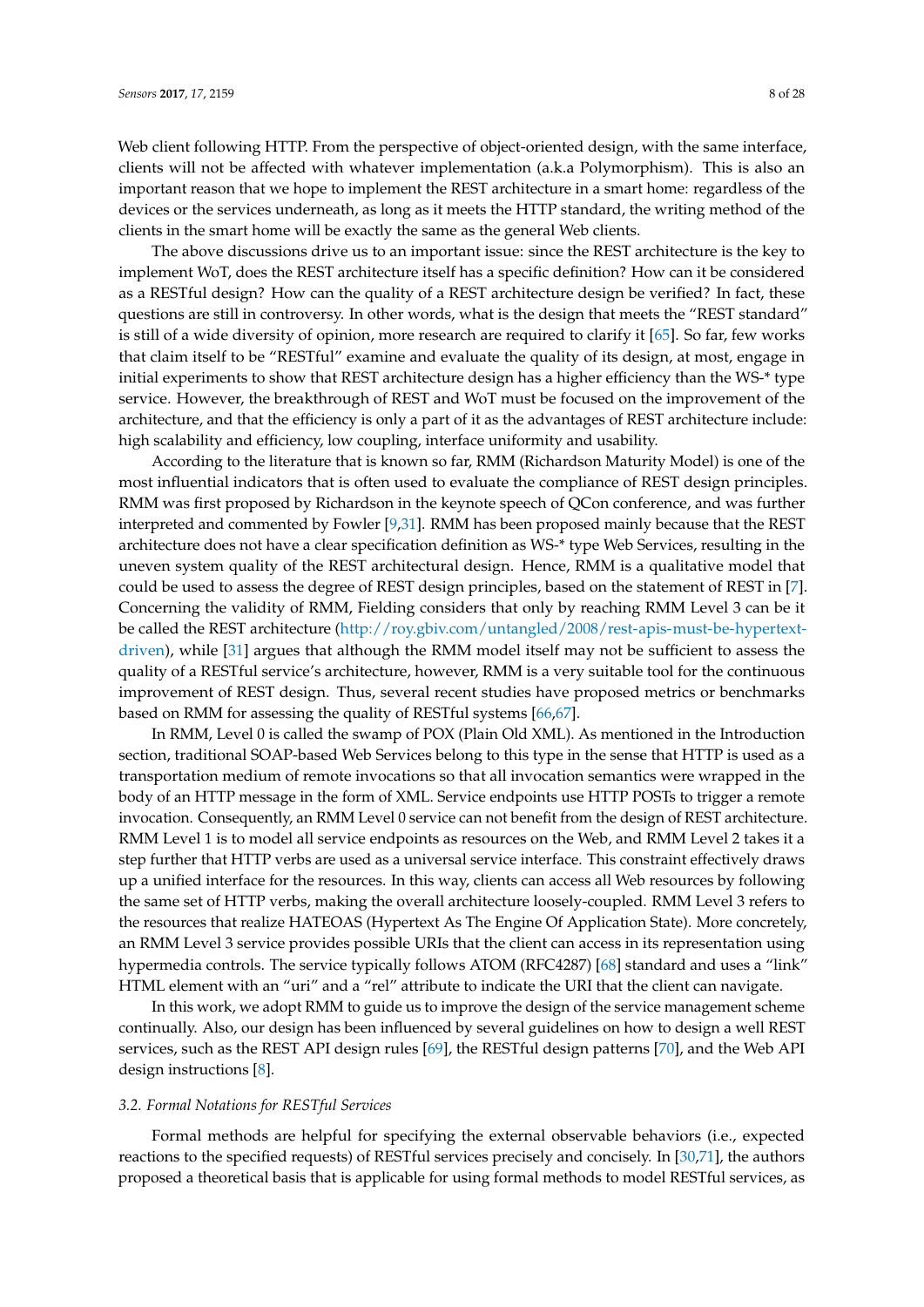well as carrying out the property derivation and verification. Reference [\[62\]](#page-26-19) used these formal methods to specify the RESTful services deployed in smart spaces and IoT environments. As will shown in the next section, these studies are relevant references and formal tools for modeling, evaluation and design revisions in our research.

In this section, we introduce a set of formal notations for RESTful services used throughout this paper. The presented notations are modified based on [\[7](#page-24-6)[,30\]](#page-25-8) to make the notations fit in the context of our work. The noteworthy modifications are listed below:

- This work introduces a new semantic symbol "|" for denoting multiple responses. This enables one to specify group communications (e.g., HTTPMU) or to denote alternate behaviors (e.g., how the resources react to errors or the default behaviors for unexpected requests). Also, we introduce a new semantic symbol for A-URI [\[57\]](#page-26-14) for group communication. A head (e.g., *a*ˆ ) added to a URI name denotes that it is an A-URI.
- The action concatenation symbol "/" is replaced by a bump equation " $\Leftrightarrow$ " as "/" appears frequently in URIs.
- We introduce a prefix for each action,  $c$  for Web client and  $\sigma$  for a root resource, to denote the performer of an action.
- We introduce the symbol of an empty set " $\varnothing$ ".
- Variable names are modified so that the expressions are easier to understand. For example, we use *Areq*, *Aresp*, and *A<sup>e</sup>* to denote the parameter sets of requests, responses, and errors, respectively.

The formal notations in this work are used in a block-box style [\[30\]](#page-25-8) in the sense that it serves as a tool for specifying the expected reactions to certainly specified requests of UPnP and ROSA entities precisely. Therefore, we use the term "notation" instead of "model" or "specification" in this paper. In this way, the formal notations used in this paper primarily serves as a tool for conveying the design of schemes concisely and efficiently. Without the notation, the presentation of overall design can be vague and lengthy, because many fragments of HTTP request/response messages have to be shown to explain the idea. Besides, the introduction of formal notation in this paper also brings the following benefits: (1) The interactions among resources can be specified accurately so that the reproducibility can be enhanced; (2) The notations are helpful, in a language and platform independent way, for Web Thing developers when implementing ROSA schemes. Specifically, the formal notations serve as a guideline when implementing ROSA in Web Things. Since the formal notations provide a clear interface of expected inputs (what information is expected to receive) and outputs (what to respond when the request is processed successfully or when the specified node is not found); (3) The formal notation is helpful for making and presenting the arguments when the schemes are verified against RMM.

In a smart home, every accessible thing is called a resource and each resource is identified by one or more URI (Uniform Resource Identifier): each URI points to one resource whereas one resource can be pointed by different URIs. An accessible URI is called an URL (Uniform Resource Locator). Thus, to make a resource web-accessible, at least one of its URIs must be an URL so that a Web clients *c* ∈ *C* can access the resource via the URL. In this paper, we assume that all URIs are accessible and define a partial de-reference function  $\eta : I \to R$  that maps URI  $i \in I$  to a resource  $r \in R$ .

Finally,  $\Delta \subseteq I$  is the set of root URI identifying the root resource  $\delta \in \Delta$  that have unique IPs in a home network. Some device with powerful hardware may have embedded Web clients (called Control Points in UPnP). A resource has different representations (states) at a different time. Here a resource *r* is be represented by the set of states  $\{d_{t_1}, d_{t_2}, ... d_{t_n}\}$  where *d* is the representation of *r* at time *t*. If we denote the universe of representations to be *D*, then a system of RESTful services can be formally represented using a tuple  $RS = (R, I, \Delta, \eta, C, D)$ . On these grounds, the behaviors in HTTP can be generalized as below:

<span id="page-8-0"></span>
$$
\overrightarrow{c}.m(i, A_{req}) \Leftrightarrow \overleftarrow{\delta}.k_{resp}(d, A_{resp})|k_e(d_e, A_e)
$$
\n(1)

The left-hand side is the request part, where a Web client *c* sends a request based on an HTTP method  $m$  ∈ *M* to a URI *i*. An optional set of parameters  $A_{req}$  is sent with the request. In practice,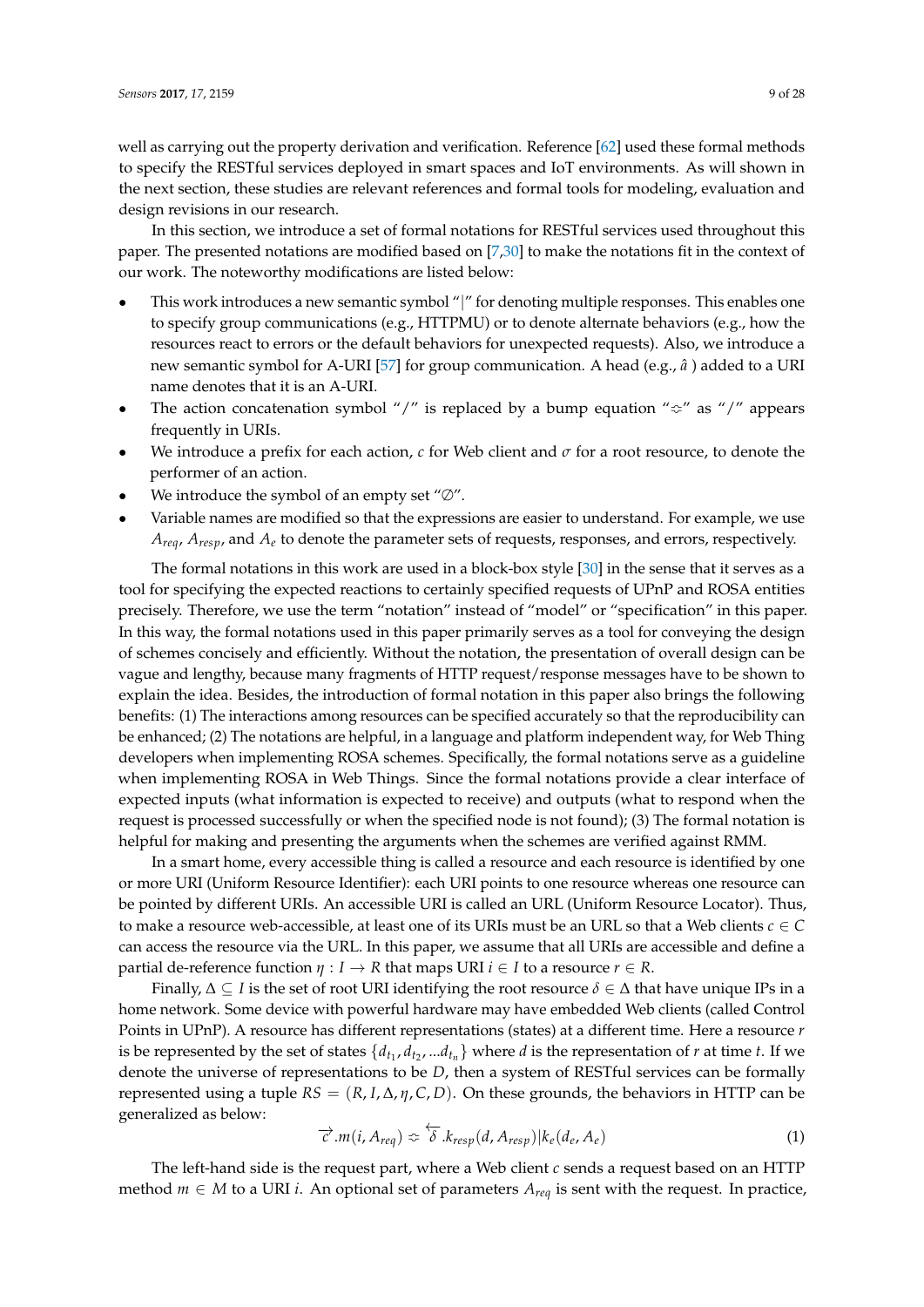*Areq* can be either embedded in HTTP headers or as messages in the body. In the right-hand side, a device *b* receives the request and sends back a response message. The response message consists of a response code *kresp*, current representation of *r*, namely *d*, and an optional set of response parameters *Aresp*. If the request is successfully processed, *b* uses a partial membership function *υ* : *R* → *D* to obtain the current representation *d* of *r*. Thus,

<span id="page-9-1"></span>
$$
d = v_{t_{current}}(\eta(i)).\tag{2}
$$

Otherwise, *d* will be an error report carrying the description of the error. As shown in Expression [\(1\)](#page-8-0), to make the specification concise, the default error processing behaviors (such as returning 500 Internal Server Error or 404 Not Found) are denoted uniformly using  $k_e(d_e, A_e)$ , where  $k_e$  denotes the return code*, d<sub>e</sub>* is the optional representation of the error and  $A_e$  is an optional set of information encoded in the header of a message. However, the default error behaviors can also be overwritten when necessary.

In some cases, the parameter sets *Areq*, *Aresp*, or *A<sup>e</sup>* are empty sets. Then, these sets can be denoted as "∅" or, to make the expression concise, nothing at all. Namely,

$$
\overrightarrow{c}.m(i,\emptyset) \Leftrightarrow \overleftarrow{\delta}.k_{resp}(d,\emptyset)|k_{e}(d_{e},\emptyset) \equiv \overrightarrow{c}.m(i) \Leftrightarrow \overleftarrow{\delta}.k_{resp}(d)|k_{e}(d_{e}).
$$

However, the representations *d* and *d<sup>e</sup>* can not be skipped even when they are empty sets. Because in these cases, skipping "∅" causes ambiguities when identifying arguments between the parentheses.

Finally, if HTTP is used in a group communication (e.g., HTTPMU [\[72\]](#page-27-7)), then a request can have multiple receivers, and thus leading to multiple responses. In these cases, the right-hand side of Expression [\(1\)](#page-8-0) can be generalized as below to support multiple responses.

$$
\overrightarrow{c}.m(\hat{a}, A_{req}) \Leftrightarrow \overleftarrow{\delta}.k_1(d_1, A_{resp1})|k_2(d_2, A_{resp2})|...|k_n(d_n, A_{respn}),
$$
\n(3)

where  $\hat{a}$  is the abstract URI [\[57\]](#page-26-14) for sending multicast requests.

## <span id="page-9-0"></span>**4. Baseline Service Management Scheme**

As mentioned, this work aims to propose a set of management scheme based on the service model of UPnP because of its popularity in home networks. Thus, before going into the details, we first briefly explain the service model of UPnP. The service model of UPnP is also known as the UPnP Device Architecture [\[26\]](#page-25-4). In this model, networked sensors, appliances, and software are called Devices. A Device contains one or more Services. Likely, a Service contains one or more Actions. Technically, an Action is a procedure that can be invoked remotely by following the SOAP protocol [\[73\]](#page-27-8). A Device that is capable of invoking Actions is called a Control Point. In this way, a UPnP network is made up of Devices, Services, Actions and Control Points. As shown in Figure [4,](#page-10-0) a Device may contain multiple sets of Services. A Service will contain multiple sets of Actions, and the Device itself can also contain multiple sub Devices and Control Points. In practice, an instance of a UPnP hardware usually has a Root Device. For example, a UPnP-enabled Indoor Light has a Light Root Device, and it includes a Dimming Service. The Dimming Service has one state field and two actions: Brightness State, Increase Brightness Action and Decrease Brightness Action. Based on UPnP Device Architecture, we are ready for presenting the service management scheme of UPnP. The UPnP specification divides service management scheme issues into four aspects and specifies them in the Discovery, Control, Eventing, and Description sections, respectively [\[26\]](#page-25-4).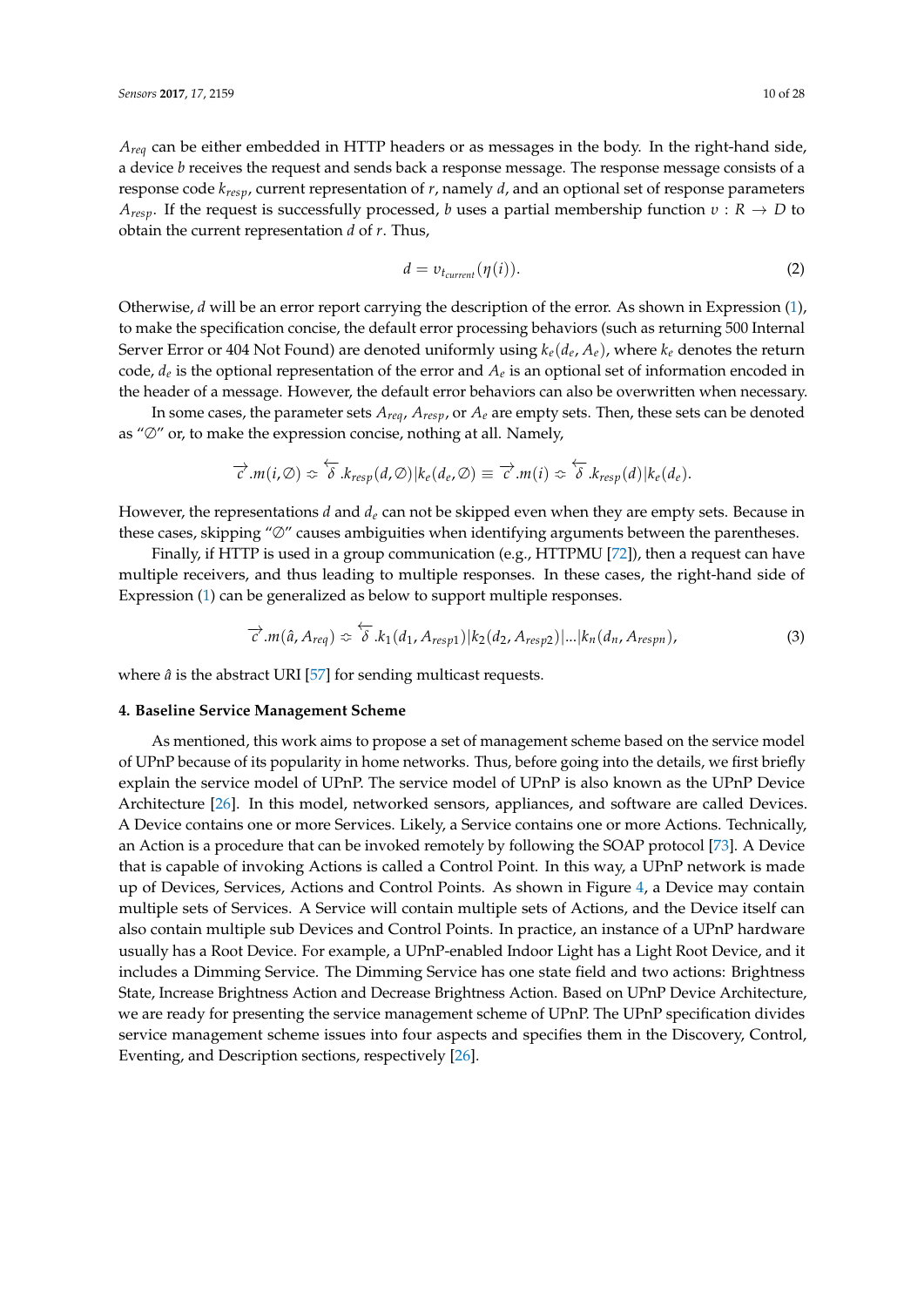<span id="page-10-0"></span>

**Figure 4.** Service model of UPnP.

#### *4.1. Discovery*

The Discovery mechanism is carried out by SSDP, which consists presence announcement (PA), leave announcement (LA), and proactive search mechanisms. By default, SSDP operates based on HTTPMU (HTTP over UDP multicast). HTTPMU uses IP multicast, which forwards packets to a group of interested receivers. In this way, SSDP does not need a centralized service registry since IP multicast is carried out by the underlying infrastructure (i.e., the network switch). SSDP extends HTTP with two methods: NOTIFY and M-SEARCH. The NOTIFY method is used for announcing presence and absence of UPnP devices, namely PA and LA; M-SEARCH is used for searching UPnP devices of a specific type or URI, namely the proactive search. As a result, SSDP consists of three primitive actions: (1) ssdp:alive: announces the presence of a node; (2) ssdp:byebye: announces that a node has left the network; and (3) ssdp:discover: attempts to find a node that meets the type specified in ST (Search Target) header in an M-SEARCH message. The matched devices then reply by an HTTP Response message.

Whenever an UPnP Device is started/stopped, it sends PA/LA messages to the multicast address to inform other UPnP Devices about its presence/absence. Formally,

<span id="page-10-1"></span>
$$
\overrightarrow{\delta} . NOTIFY(\hat{a}, \{ssdp : alive, i_{\delta}, i_{\delta}^{desc}, \tau_{\delta}\}) \Leftrightarrow \bot
$$
 (4)

for PA, and

<span id="page-10-3"></span>
$$
\overrightarrow{\delta} . NOTIFY(\hat{a}, \{ssdp : byebye, i_{\delta}\}) \approx \bot
$$
 (5)

for LA, where  $\delta$  is the device,  $\hat{a}$  is the multicast address,  $i_{\delta}$  is the URI of  $\delta$ ,  $i_{\delta}^{desc}$  is the URI of description document,  $\tau_\delta$  is the type of  $\delta$ , and  $\bot$  denotes that no response is expected. The PA/LA messages are then propagated to all other UPnP Devices. As shown in Figure [5a](#page-11-0), both devices and Control Points can receive a NOTIFY of ssdp:alive from Device A. For example, in Figure [5a](#page-11-0), Control Points and Devices receive PAs and use this information to maintain the local copy of the "view" (A collection of identities of the UPnP Devices that are alive) of the local network.

Alternatively, a Control Point can also search for UPnP Devices with a specific type. As mentioned, in SSDP, this is done by issuing an M-SEARCH request to the multicast address. Given that a Control Point *c* wants to search for UPnP Devices with type *τ*, it first sends an M-SEARCH to the multicast address *a*ˆ, and then *c* receives a response message if there is a match, otherwise, there is no response (see Figure [5b](#page-11-0)). Formally,

<span id="page-10-2"></span>
$$
\overrightarrow{c}.MSEARCH(\hat{a}, \{\tau\}) \approx \overleftarrow{\delta}.200OK(\emptyset, \{i_{\delta}, i_{\delta}^{desc}, \tau_{\delta}\})|\perp,
$$
\n(6)

where  $\delta$  is the device such that  $\tau = \tau_{\delta}$  and " $\varnothing$ " denotes that no representation is returned.

## *4.2. Description*

By using the Discovery mechanism, a Control Point can search for a device via either ssdp:alive or ssdp:discover. Yet the Control Point still has limited information about the device (URI and the device's type). Thus, a description document is required to find out more details before the Services and Actions of a Device can be invoked. UPnP uses a customized XML-based representation format to reveal Devices, Services, Actions contained in a Root Device. For example, as shown in the Step 2 in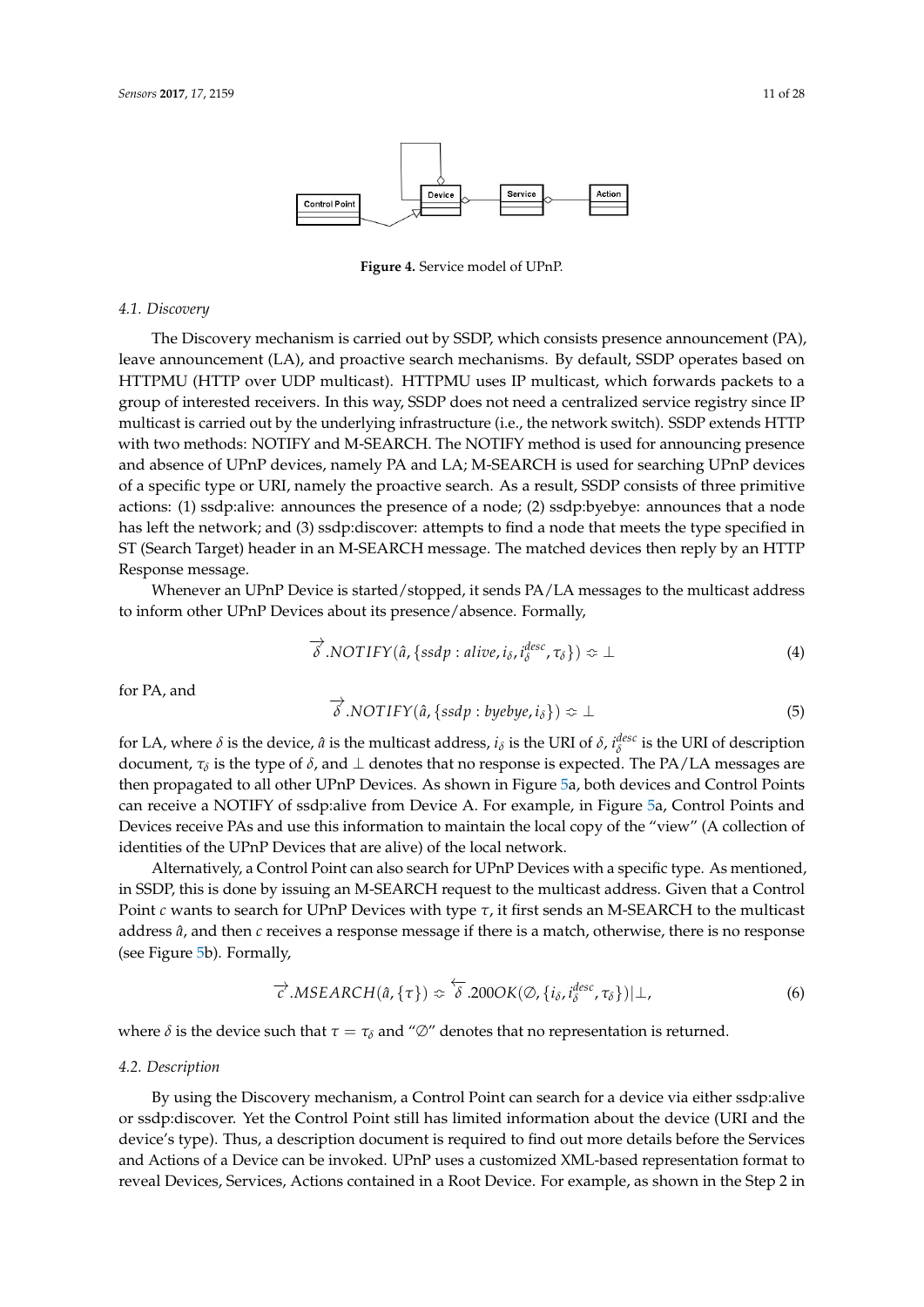Figure [5a](#page-11-0) and Step 3 in Figure [5b](#page-11-0), a Control Point gets the description document from the URIs (*i<sup>c</sup>* in Expression [\(4\)](#page-10-1) or  $i_b$  in Expression [\(6\)](#page-10-2)) contained in the PA or M-SEARCH messages, formally,

<span id="page-11-1"></span>
$$
\overrightarrow{c}.GET(i_{\delta}^{desc}) \approx \overleftarrow{\delta}.200OK(d_{\delta}^{desc}), \qquad (7)
$$

where *c* is the Control Point,  $i_{\delta}^{\text{desc}}$  is the URI of description document,  $\delta$  is the discovered device, and  $d_{\delta}^{\text{desc}}$  is the description document of  $\delta$ .

<span id="page-11-0"></span>

**Figure 5.** Baseline service management scheme: (**a**) UPnP presence and absence announcement; (**b**) UPnP proactive search.

#### *4.3. Control*

After examining the contents of description document, the Control Point knows what Services and Actions can be invoked and how to invoke them, as shown in Step 3 of Figure [5a](#page-11-0) and Step 4 of Figure [5b](#page-11-0). In UPnP, the invocation mechanism is a customized version of SOAP [\[73\]](#page-27-8). Technically, the Control Point invokes a remote Action by sending a POST request following the URI of the Action, where the URI can be obtained by looking up the description document. The invoked Action either returns the execution results or error messages wrapped by a SOAP envelope. Formally, is a match, otherwise, there is no response (see Figure [5b](#page-11-0)). Formally,

<span id="page-11-2"></span>
$$
\overrightarrow{c}.POST(i_{(\delta,a)}, d_{inooke}) \Leftrightarrow \overleftarrow{\delta}.200OK(d_{results})|k_e(d_e), \tag{8}
$$

where *δ* is the device containing the Action *a* to be invoked, *i* (*δ*,*a*) is the URI of the device, *dinvocke* is the invocation context wrapped using a SOAP envelope, *dresults* is the returned SOAP envelope containing results,  $k_e$  denotes the HTTP error status code (typically 400-899), and  $d_{faults}$  is the error messages wrapped by a SOAP envelope.

# *4.4. Eventing*

UPnP also defines an eventing mechanism called GENA (General Event Notification Architecture) so that a Control Point can react to stage changes of devices. General speaking, GENA works in a way similar to the Observer design pattern [\[74\]](#page-27-9). The Observer and the Subject are main roles in this pattern, where the Subject notifies the Observer if the value of interested states changes or when some interesting events happen. In GENA, two additional HTTP methods are added: SUBSCRIBE and UNSUBSCRIBE to indicate subscription and un-subscription of state changes. Besides, the NOTIFY method (originally used for PA/LA) is employed in GENA for event notification.

To observe a state change event of a UPnP Service, the Control Point (Observer) first registers interested states by sending a SUBSCRIBE request to the URI of the Service (Subject). Based on the UPnP specification, the URI can be found in the "eventSubURL" element of the description document. Also,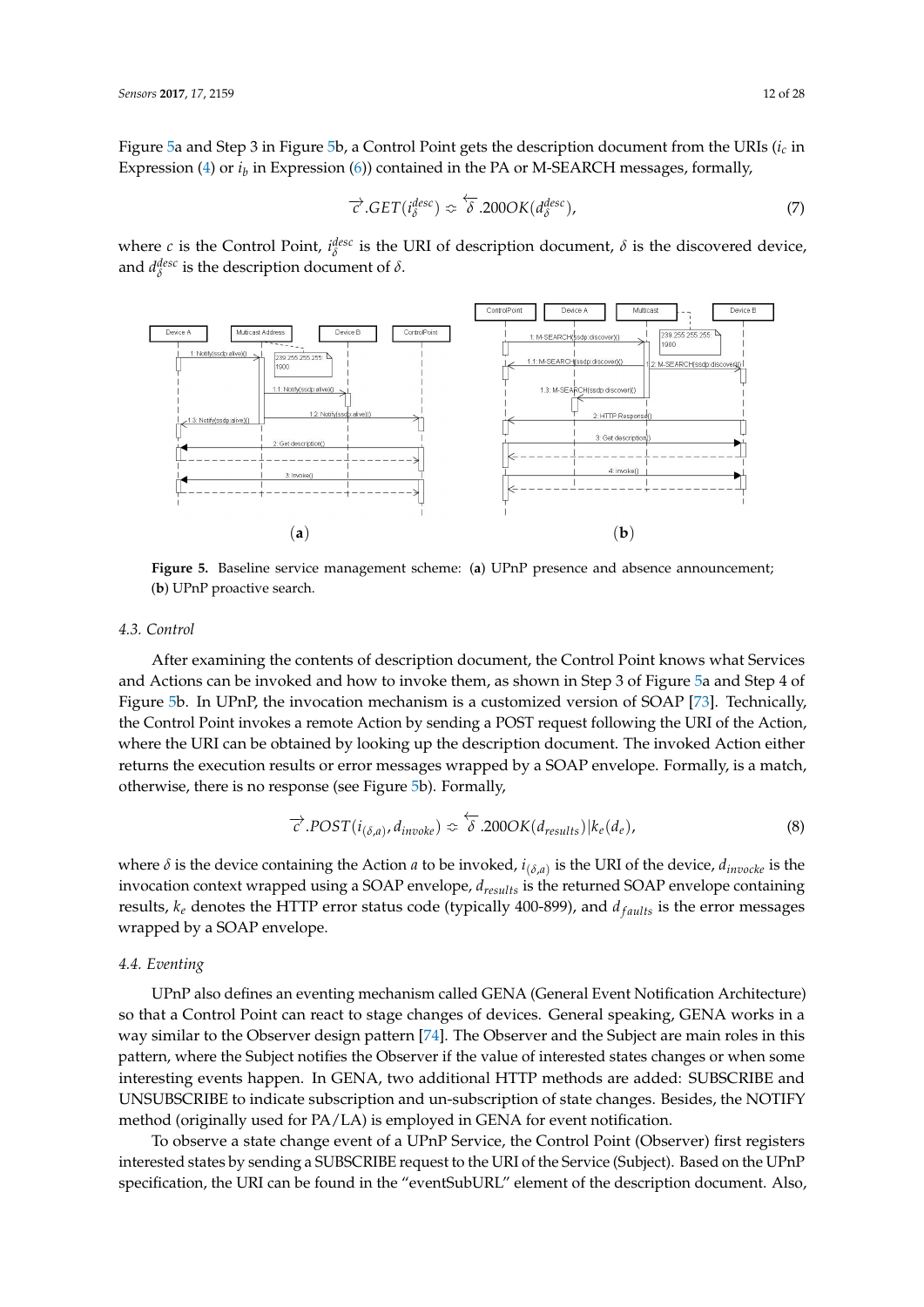the Control Point must specify a URI that is to be called by the Service when performing notification and the desired subscription period. After accepting the subscription, the Service returns an HTTP response containing an ID for tracking this subscription and a timeout indicating the approved valid period of this subscription. Otherwise, an error code is returned (typically 400, 412 or 5xx). The overall subscription procedure in GENA can be summarized below:

<span id="page-12-1"></span>
$$
\overrightarrow{c}.SUBSCRIBE(i_{(\delta,s)},\{i_{callback},t_{requested}\}) \approx \overleftarrow{\delta}.200OK(\emptyset,\{i,t_{approved}\})|k_e(d_e),\tag{9}
$$

where *i* (*δ*,*s*) is the URI of the Service *s* in the device *δ* to be subscribed, *icallback* is the callback URI, *trequested* is the requested subscription period, *ι* is the subscribed URI, *tapproved* is the approved subscription period*,*  $k_e$  is the error code*,* and  $d_e$  is the error description. Then, once the observed state is changed, the Service that contains the changed state sends notification to all subscribers by issuing a NOTIFY request to all registered callback URIs (*icallback*):

<span id="page-12-0"></span>
$$
\forall i \in I_{callback}, \overrightarrow{\delta_s} . NOTIFY(i, \{P_s\}) \Leftrightarrow \overleftarrow{c_i} . 200OK(\emptyset) | k_e(d_e), \tag{10}
$$

where *Icallback* is the set of subscriber's callback URIs, *δ<sup>s</sup>* is the device containing the subscribed Service *s*, *P<sup>s</sup>* is the set of key-value pairs describing the names and values of changed states, *c<sup>i</sup>* denotes the subscribing Control Point identified by the URI *i,*  $k_e$  is the error code, and  $d_e$  is the error description. Similar procedure applies to un-subscribing a Service and is not repeated here.

# *4.5. Discussion*

Apparently, the design of UPnP's RMM is Level 0. By examining Expressions [\(4\)](#page-10-1)–[\(10\)](#page-12-0), we have identified the key factors that cause UPnP to be RMM Level 0, which are summarized below.

- Proprietary way of client state transfer: After a Control Point (the client) finds a UPnP Device, the next step is to retrieve the description document revealing the services that can be invoked. To be precise, to follow the HATEOAS convention the URI *i* of the description document in Expression [\(7\)](#page-11-1) should be obtained using hypermedia controls and thus following either following the Web Linking (RFC 5988) [\[75\]](#page-27-10) or the ATOM (RFC 4287) to ensure interpretability. Unfortunately, UPnP does not follow the HATEOAS convention and only offers a "fake hypermedia" [\[8\]](#page-24-7) (i.e., a proprietary way of URI provision), leading to the disqualification of RMM Level 3 (Hypermedia Controls).
- Proprietary extension and the overloading of HTTP verbs: UPnP uses a lot of non-standard HTTP verbs for supporting discovery (NOTIFY and M-SEARCH, see Expressions [\(4\)](#page-10-1)–[\(6\)](#page-10-2)) and eventing (SUBSCRIBE, UNSUBSCRIBE, and NOTIFY, see Expressions [\(9\)](#page-12-1) and [\(10\)](#page-12-0)). On the contrary, as can be observed in Expression [\(8\)](#page-11-2), UPnP makes use of an overloaded POST for all remote invocations without considering the semantics of these calls. Also note that in the design of UPnP, there is some illegal use of HTTP response code. For example, in Expressions [\(6\)](#page-10-2), [\(9\)](#page-12-1) and [\(10\)](#page-12-0)), the responses do not contain any body and thus they should return 204 No Content instead of 200 OK. The issues mentioned above cause the disqualification of RMM Level 2 (HTTP Verbs).
- Singular service endpoint: In UPnP, there is one endpoint for each service, in other words, no matter how many embedded UPnP Actions does a service provides, the only way to access these Actions is through the URI. To call an Action, the invocation contexts are wrapped in the body of a POST request to the URI (see Expression [\(8\)](#page-11-2)). As a result, a UPnP device is not designed as a Web Resource and thus prevent UPnP from conforming to RMM Level 1 (Resources).

Judging from above, it is fair to say that despite the popularity and comprehensiveness of UPnP, the service model of UPnP, which is RMM Level 0, does not conform to the design philosophy of the Web and thus is not suitable for emerging WoT-based smart homes.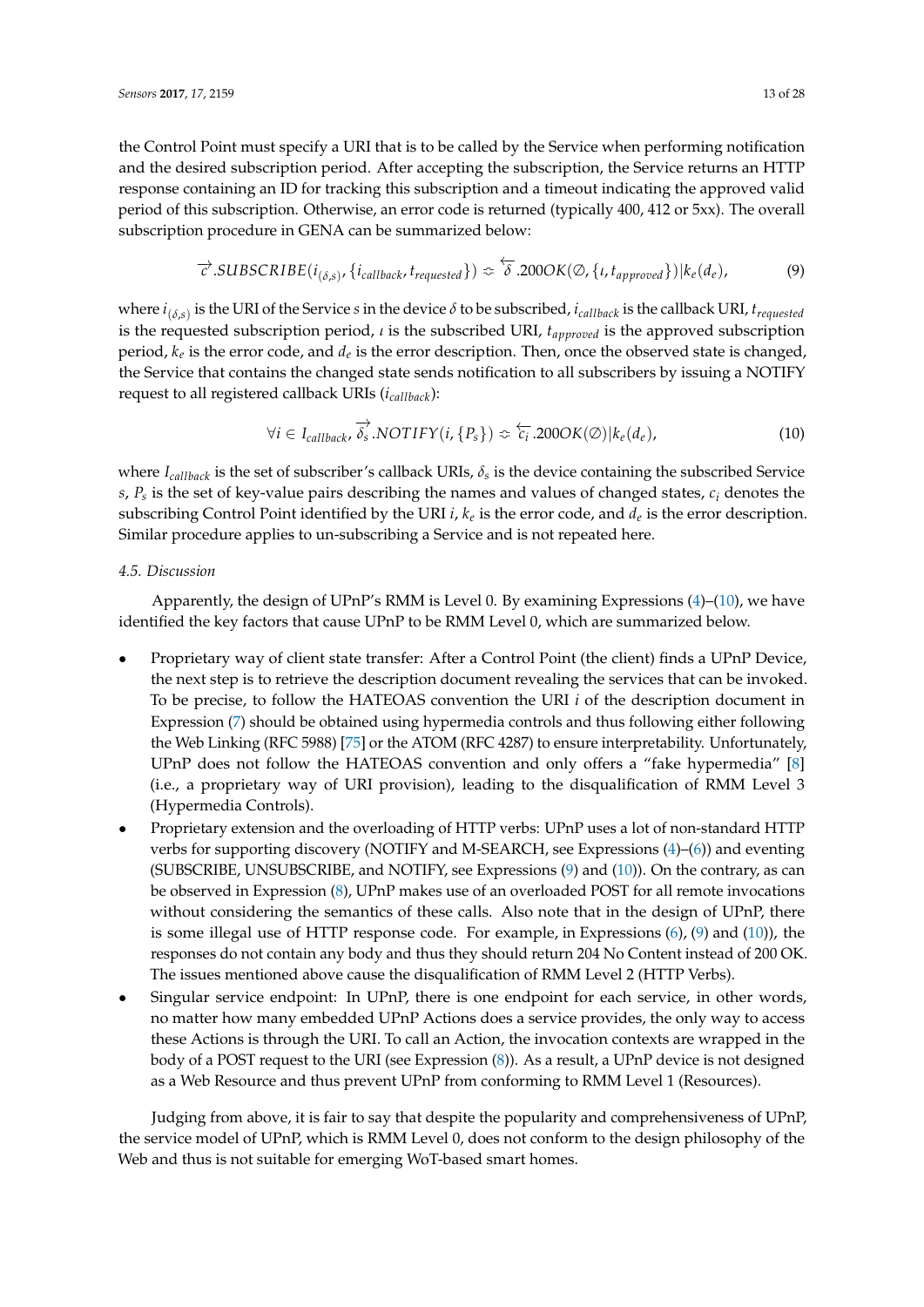## <span id="page-13-1"></span>**5. Resource-Oriented Service Administration**

This section describes the design of a Web-friendly (RMM Level 3) service management scheme based on UPnP called ROSA (Resource-Oriented Service Administration). As suggested by [\[31\]](#page-25-9), the first step toward the RESTful architecture is to break a singular service endpoint into Web resources (called resources in the sequel). To make it clear, let us take the Indoor Light Root Device mentioned in Section [4](#page-9-0) as an example and assuming that LIGHT-IP is the IP address of the device. To remotely obtain the value of brightness level of the Indoor Light Root Device, the Control Point send a POST request to the device. In the POST request, the invocation context including the Action name and values of arguments are wrapped in a SOAP envelope, as shown below (to make the XML more readable, the namespace information is removed):

```
POST / _urn :my - domain : serviceId : DimmingService HTTP /1.1
Host : LIGHT - IP
< envelope >
  <body >< GetBrightnessLevel >< RetBrightnessLevelStatus / > </ GetBrightnessLevel >
  <hody >< envelope >
```
In the REST way, everything is a resource and is identifiable and accessible via a URI. Thus, each Device, Service, and Action has an unique URI *i* such that the representations can be obtain by *υ*(*η*(*i*)) (see Expression [\(2\)](#page-9-1)). Thus, we define a URI naming syntax (see Listing [1\)](#page-13-0) for all UPnP entities by extending the generic syntax of RFC 2396 [\[76\]](#page-27-11) so that each UPnP entity has a unique URI and thus is accessible by Control Points (called Web clients in the sequel) in a smart home. In the UPnP-enabled Indoor Light example, then the Web client can get the brightness value of the light by issuing an HTTP GET request to the resource URI:

```
GET / LightDevice / DimmingService / Brightness HTTP /1.1
Host : LIGHT_IP .
```
The point to observe is that to construct a RESTful service, the domain model of UPnP (Device, Services, Services' states, and Actions and their hierarchical relationships) is making explicit as resources where the resources can be accessed universally by Web clients using HTTP verbs. Hence, the service is designed so that HTTP is its "architectural style." On the contrary, in the UPnP approach, the invocation context is wrapped in the HTTP message body so that HTTP is its "transportation medium".

<span id="page-13-0"></span>Listing 1: The BNF of URIs of ROSA resources, PCHAR denotes printable characters, SERVER is the Server-based Naming Authority of the form <userinfo>@<host>:<port>

```
ROSA_URI = 'http://' SERVER ROOT_DEVICE [EBD_DEVICE]
                      SERVICE STAT_VAR [ '?' QUERY_PARAMS ]
ROOT DEVICE = '/ * PCHAR
EBD DEVICE = '/' * PCHAR * ['/' * PCHAR ]
SERVICE = '/ * PCHAR
STAT VAR = \frac{1}{2} * PCHAR
QUERY PARAMS = * PCHAR '=' * PCHAR
```
The next step is to follow the design structure for a service management scheme proposed in UPnP and by Stirbu [\[47\]](#page-26-4). In the following subsections, we present the WoT-enabled service management scheme from the following aspects: Discovering and describing things, Controlling things, and Notifications from things.

#### *5.1. Discovering and Describing Things*

Recall that PA, LA, and proactive search make up the Discovery mechanism. It can be observed from Expressions [\(4\)](#page-10-1) and [\(5\)](#page-10-3) that to implements PA and LA, UPnP introduces a proprietary extension of HTTP verb (NOTIFY). In addition, an additional NTS header is required to distinguish PA from LA (an ssdp:alive is for PA and an ssdp:byebye is for LA). The main reason for this extension is that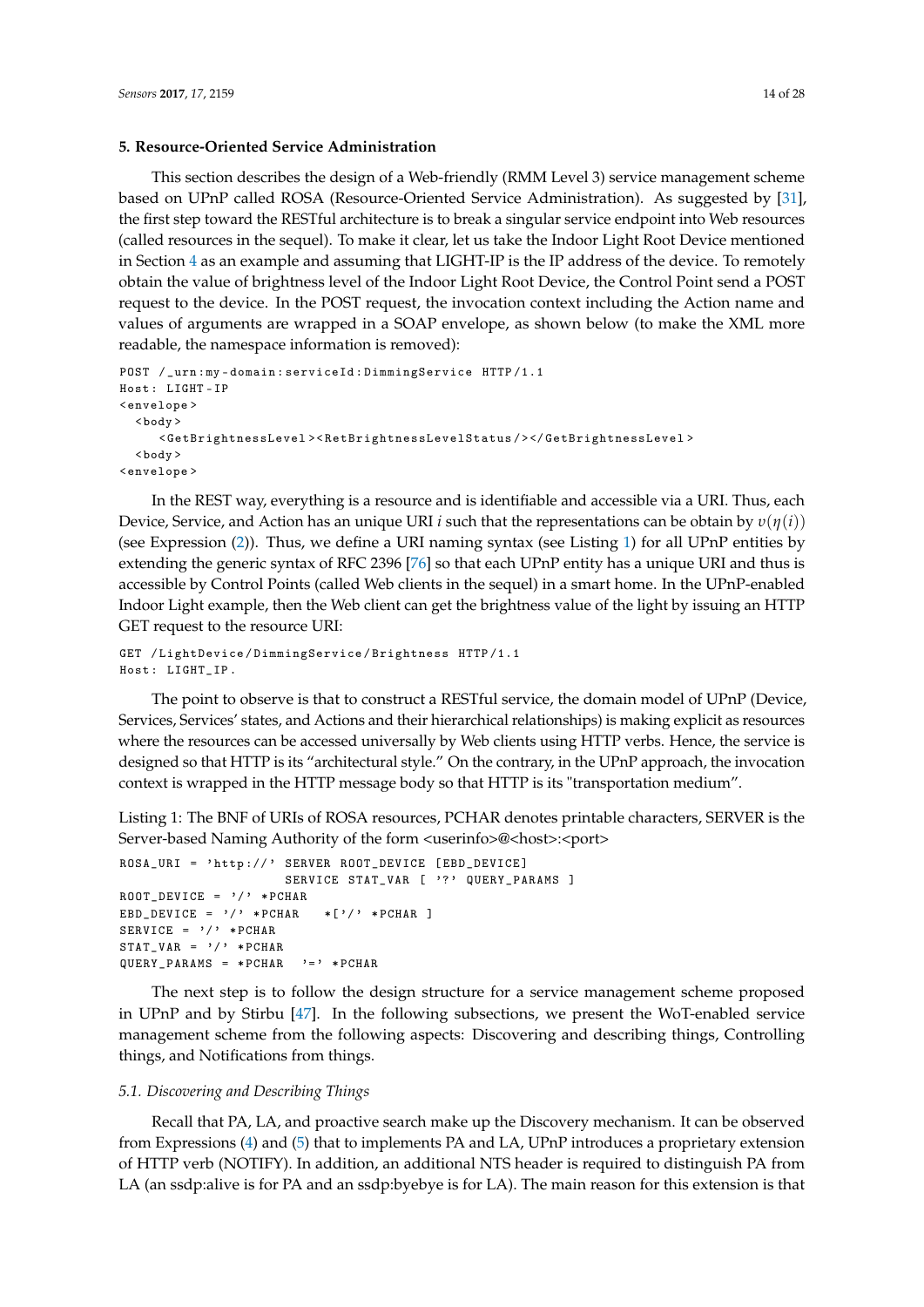the communication style of Discovery mechanism, typically group communication (one to many or many to one), is different from the communication style of HTTP (request-response and one to one). However, as mentioned, this design lead to disqualification of RMM Level 2.

Our approach is inspired by the A-URI (Abstract URI) concept [\[57\]](#page-26-14). The multicast address  $\hat{a}$  = 239.255.255.250:1900 is seen as a virtual resource which is identified by an A-URI and plays the role of a virtual publicly available centralized registry for all other resources. In this way, it becomes intuitive that the semantic of sending a PUT to the registry is to perform PA and sending a DELETE to the registry is to perform LA. Let us first define an A-URI [\(http://239.255.255.250:1900/registry\)](http://239.255.255.250:1900/registry) of a virtual resource which serves as the registry for all other resources in the smart home. To perform a presence announcement, a WoT-enabled television device PUTs the following message to the A-URI (see Figure [6a](#page-14-0), Step 1):

```
PUT / registry HTTP/1.1
Host : 239.255.255.250:1900
URI: (URI of the device)
RT : < http :// percomlab . org / rosa / rt /TV >
Link: <http://192.168.4.101:60001/wadl>;rel="http://percomlab.org/rosa/api"
```
where RT is a predefined resource type (TV), and the LINK header is the URI to its description document, following the Web Linking standard (RFC 5988) [\[75\]](#page-27-10). Note that the URI [\(http://192.168.4.101:60001/wadl\)](http://192.168.4.101:60001/wadl) implies that format of the description document is WADL [\[77\]](#page-27-12). Our approach allows the provision of other formats of description document such as WTM (Web Thing Model) [\[15\]](#page-24-14), OAS (OpenAPI Specification) [\(https://www.openapis.org/\)](https://www.openapis.org/) or RAML (RESTful API Modeling Language) [\(https://raml.org/\)](https://raml.org/) by using different tailing URIs /oas and /raml, respectively. Also note that, following the suggestion of RFC 5988, "rel = [http://percomlab.org/rosa/api"](http://percomlab.org/rosa/api) is used to refer an extension relation type of Web API description document. Formally,

<span id="page-14-1"></span>
$$
\overrightarrow{\delta}.PUT(\hat{a}/\text{registry},\{\{i_{\delta},i_{\delta}^{\text{desc}},\tau_{\delta}\}) \Leftrightarrow \bot
$$
\n(11)

<span id="page-14-0"></span>

**Figure 6.** Proposed service management scheme: (**a**) ROSA presence announcement; (**b**) ROSA proactive search

The benefits of this approach are (1) by introducing the concept of A-URI, the multicast address *a*ˆ is seen as an identifiable and accessible Web resource; (2) no proprietary extension of HTTP verb is required and (3) no additional (NTS) header is required.

As  $\hat{a}$  is a multicast address, the PUT request message is then received by all peer resources in the network (see Figure [6a](#page-14-0), Steps 1.1 and 1.2). Then, an interesting Web client can get the Web API description document by following the URI provided in the LINK header (see Figure [6a](#page-14-0), Step 2):

$$
\overrightarrow{c}.GET(i_{\delta}^{desc}) \Leftrightarrow \overleftarrow{\delta}.200OK(d_{\delta}^{desc}). \qquad (12)
$$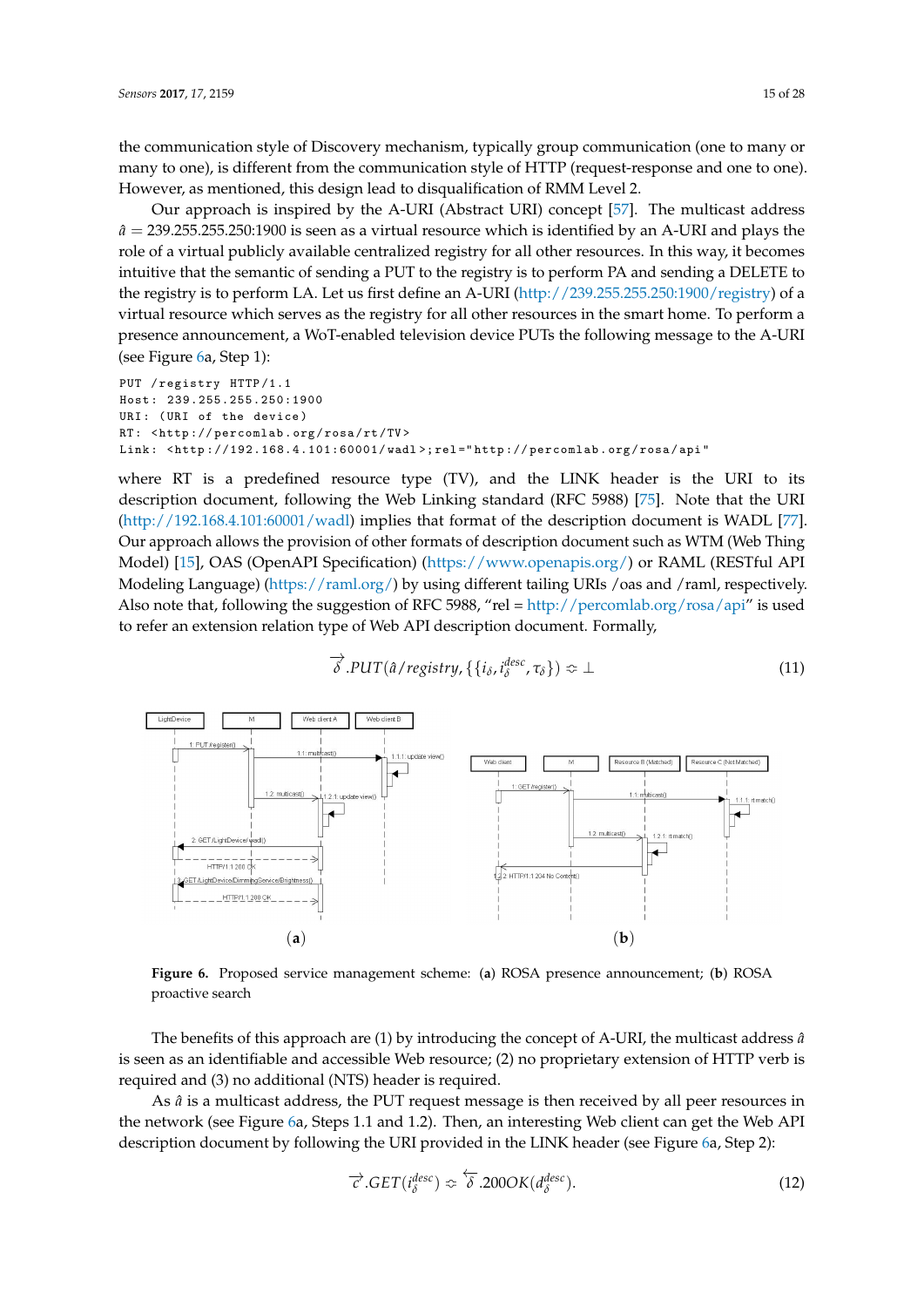Similarly, a leaving resource can send a DELETE request to the A-URI to notice its absence:

<span id="page-15-1"></span>
$$
\overrightarrow{\delta} . \text{DELETE}(\hat{a}/\text{registry}, \{i_\delta\}) \approx \bot. \tag{13}
$$

Following the concept of A-URI, to search for a specific type of resource, the Web client first sends a GET to the virtual registry requesting the resources with a specific type (see Figure [6b](#page-14-0), Step 1). If there is a match, the matching resource (*δ*) will reply by send an HTTP response indicating its URI  $(i_{\delta})$  and the URI of description document  $(i_{\delta}^{desc})$  for further access, otherwise there is no response (see Figure [6b](#page-14-0)). Note that the return code is 204 as there is no body part in the response message:

<span id="page-15-0"></span>
$$
\overrightarrow{c}.GET(\hat{a}/registery, \{\tau\}) \approx \overleftarrow{\delta}.204NoContent(\emptyset, \{i_{\delta}, i_{\delta}^{desc}\})|\perp.
$$
 (14)

## *5.2. Controlling Things*

Based on the purposes, one can consider Control in UPnP under two types: (1) to query the status of a service and (2) to change the state of a service. As mentioned, in UPnP, both types are realized by an overloaded POST request which is wrapped by a SOAP envelope. In ROSA, everything in the smart home is seen as a resource, and each of the resources can be identified by a URI (see Listing [1\)](#page-13-0). From what has been discussed above and by considering the protocol semantics of HTTP verbs, it is evident that the RESTful way of querying the status of a service is to send GET requests to the URI of the service status variable. Formally,

<span id="page-15-2"></span>
$$
\overrightarrow{c}.GET(i_{(s,v)}) \approx \overleftarrow{\delta}.200OK(d_{results})|k_e(d_e), \qquad (15)
$$

where  $c$  is the Web client,  $s$  is the service containing the status variable  $v$  to be queried,  $i_{(s,v)}$  is the URI of the variable, *dresults* is the returned representation containing the status, *k<sup>e</sup>* denotes the HTTP error status code, and  $d_e$  is the error messages. Note that the proposed scheme does not set any constraint on the document type of *dresults* and *d<sup>e</sup>* . Except for the SOAP envelope, ROSA reuses the document type in UPnP. One concrete example has been provided in the Indoor Light Root Device example at the beginning of Section [5,](#page-13-1) where a GET is issued to the URI of the Brightness status variable.

The second type of Control is to change the state of a service. In the Indoor Light Root Device example, invoking the Increase Brightness Action causes a update (increasing) of brightness level. As a result, PUT semantically fits this purpose, that is,

<span id="page-15-3"></span>
$$
\overrightarrow{c}.PUT(i_{(s,v)},d_{new}) \simeq \overleftarrow{\delta}.204NoContent(\emptyset)|k_e(d_e), \qquad (16)
$$

where *c* is the Web client, *s* is the service containing the status variable *v* to be updated,  $i_{(s,v)}$  is the URI of the variable, *k<sup>e</sup>* denotes the HTTP error status code, and *d<sup>e</sup>* is the error messages. Note that if the state update is successful, then the message body is not needed in the the response, that is, 204 No Content should be used as the response code instead of 200 OK.

## *5.3. Notification from Things*

Similar to the design of GENA, if a Web client *c* wants to observe the state changes of a service *s* in a root device  $\delta$ , *c* first subscribes to such events by sending a PUT to the URI, denoted  $i^v_{(\delta,s)}$ , of the state variable *v*. Meanwhile, the URI of the Web client *i<sup>c</sup>* and the subscription period *trequested* is also sent as parameters. Again, after accepting the subscription, an HTTP response containing an ID, denoted *ι*, for tracking this subscription and a timeout *tapproved* indicating the approved valid period of this subscription are returned; Otherwise, an error code *k<sup>e</sup>* is returned with a document *d<sup>e</sup>* that explains the error. As a result, the overall subscription procedure in ROSA can be summarized below:

<span id="page-15-4"></span>
$$
\overrightarrow{c}.PUT(i^v_{(\delta,s)},\{i_c,t_{requested}\}) \overset{\longleftrightarrow}{\sim} .200OK(\emptyset,\{t,t_{approved}\})|k_e(d_e). \tag{17}
$$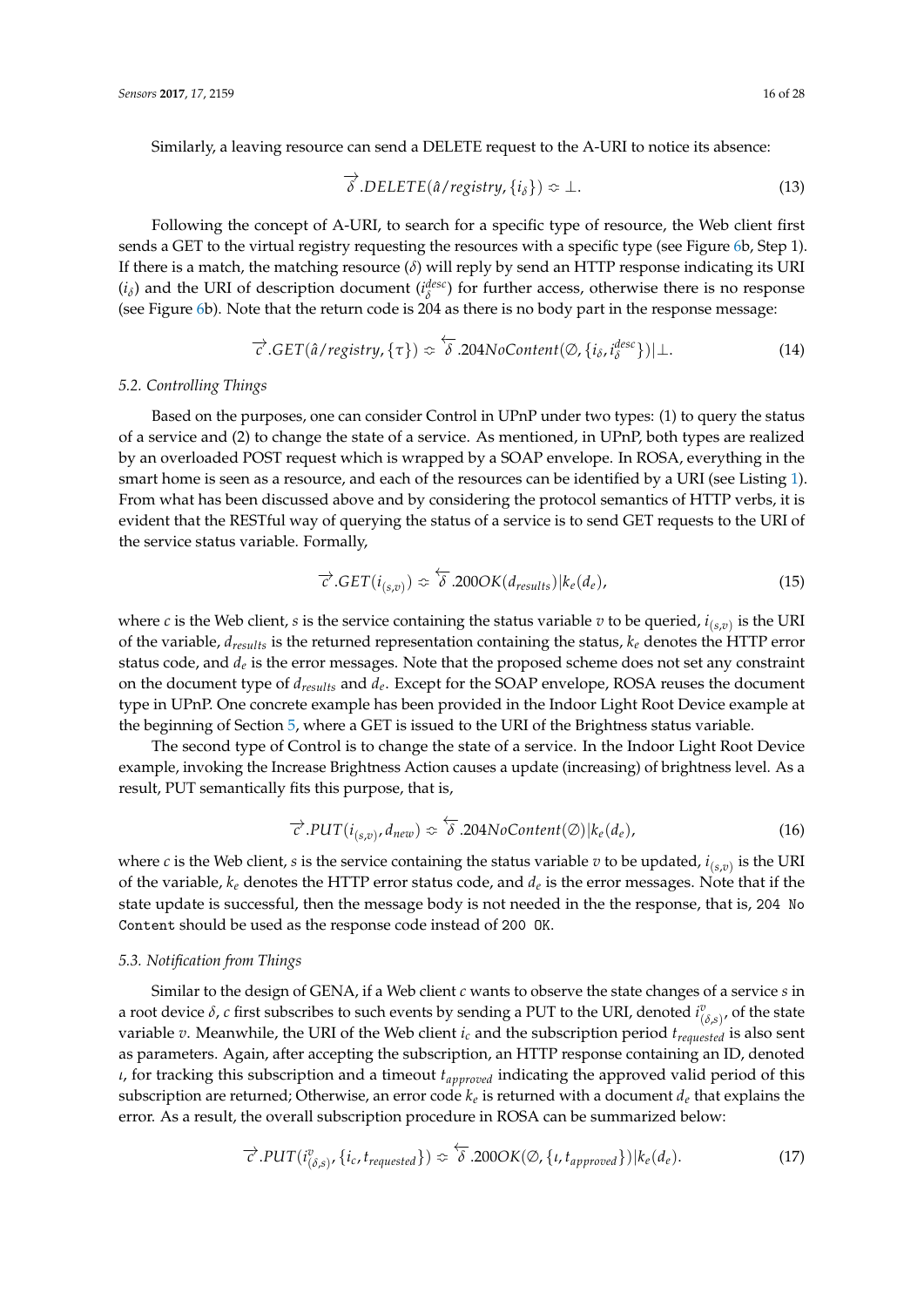The main difference with GENA subscription is that no additional HTTP method (SUBSCRIBE) is required. Instead, the canonical HTTP verb PUT is used to indicate "an update to the subscriber list of the state." A similar procedure applies to un-subscribing a state of a resource and is not repeated here.

When the subscribed state is changed, notifications are sent to all subscribers by issuing a PUT request to all registered callback URIs (*Icallback*):

<span id="page-16-0"></span>
$$
\forall i \in I_{\textit{callback}}, \overrightarrow{\delta_s}.PUT(i, \{P_s\}) \Leftrightarrow \overleftarrow{\epsilon_i}.200OK(\emptyset)|k_e(d_e), \tag{18}
$$

where *Icallback* is the set of subscriber's callback URIs, *δ<sup>s</sup>* is the device containing the subscribed Service *s*, *P<sup>s</sup>* is the set of key-value pairs describing the names and values of changed states, *c<sup>i</sup>* denotes the *i*th subscribing client identified by the URI *i*, *k<sup>e</sup>* and *d<sup>e</sup>* are respectively the error code and the error description. Likely, the main difference with GENA notification is that no additional HTTP method (NOTIFY) is required. Instead, PUT is used to indicate "an update to the client copy of the subscribed state."

# **6. Evaluation**

In this section, we present the results of evaluating Web Friendliness, feasibility, and performance of ROSA. The details are presented in the next few sections.

# *6.1. Web Friendliness*

Web Friendliness is defined as "the degree that meets the REST design principles." [\[10\]](#page-24-9). A service with high RMM level indicates the high Web Friendliness, and thus the service has the benefits of high scalability, high efficiency, low coupling, interface consistency, and usability, as promised by REST architecture. In this subsection, we assess the Web Friendliness of ROSA based on RMM from perspectives of discovering and describing things, controlling things, and notification from things.

- Discovering and describing things: Main tasks of discovering and describing things include PA, LA, proactive search, and accessing description document. Expressions [\(11\)](#page-14-1)–[\(14\)](#page-15-0) respectively specify the behaviors of PA, LA, proactive search, and the access of description document in ROSA. By introducing the concept of A-URI, the multicast address  $\hat{a}$  is seen as a resource, making the design conform to RMM Level 1. Furthermore, the design conforms to Level 2 as all non-standard HTTP verbs such as NOTIFY and M-SEARCH are replaced by canonical HTTP verbs (PUT and GET) (see Expressions [\(11\)](#page-14-1), [\(13\)](#page-15-1) and [\(14\)](#page-15-0). Finally, both the request messages (Expression [\(14\)](#page-15-0)) provide Web Link to the description document of the resources so that they reveal HATEOAS semantics. In other words, in ROSA, PA/LA and proactive search are RMM Level 3. In the case of description, the conformance to RMM Level 3 depends on the description format. For example, if WTM is used, then describing things in ROSA is RMM Level 3: in WTM, there is a "link" attribute for navigating to another resource.
- Controlling things: Key tasks of controlling things include getting the status of a service variable and change the state of the variable which is respectively specified in Expressions [\(15\)](#page-15-2) and [\(16\)](#page-15-3). It is obvious to see that, in ROSA, the schemes of controlling things conform to RMM Level 1 as the variable is also exposed as resources and can be accessed via URIs (i.e.,  $i_{(s,v)}$  in Expressions [\(15\)](#page-15-2) and [\(16\)](#page-15-3)). The design also conforms to Level 2 as overloaded POSTs are replaced by canonical HTTP verbs (PUT for changing the states and GET for querying the states). Note that there is no HATEOAS semantics for controlling things as the subsequent control commands should be sent to the same URI.
- Notification from things: Notification in ROSA includes subscribing a specific state change event of a service variable and publishing state change events to the subscribers. According to Expressions [\(17\)](#page-15-4) and [\(18\)](#page-16-0), a service variable that can be observed and the set of targets of notification are modeled as resources, respectively  $i^v_{(\delta,s)}$  and  $I_{callback}$ . Thus, notification in ROSA conforms to RMM level 1. Furthermore, the design also conforms to RMM level 2 as there is only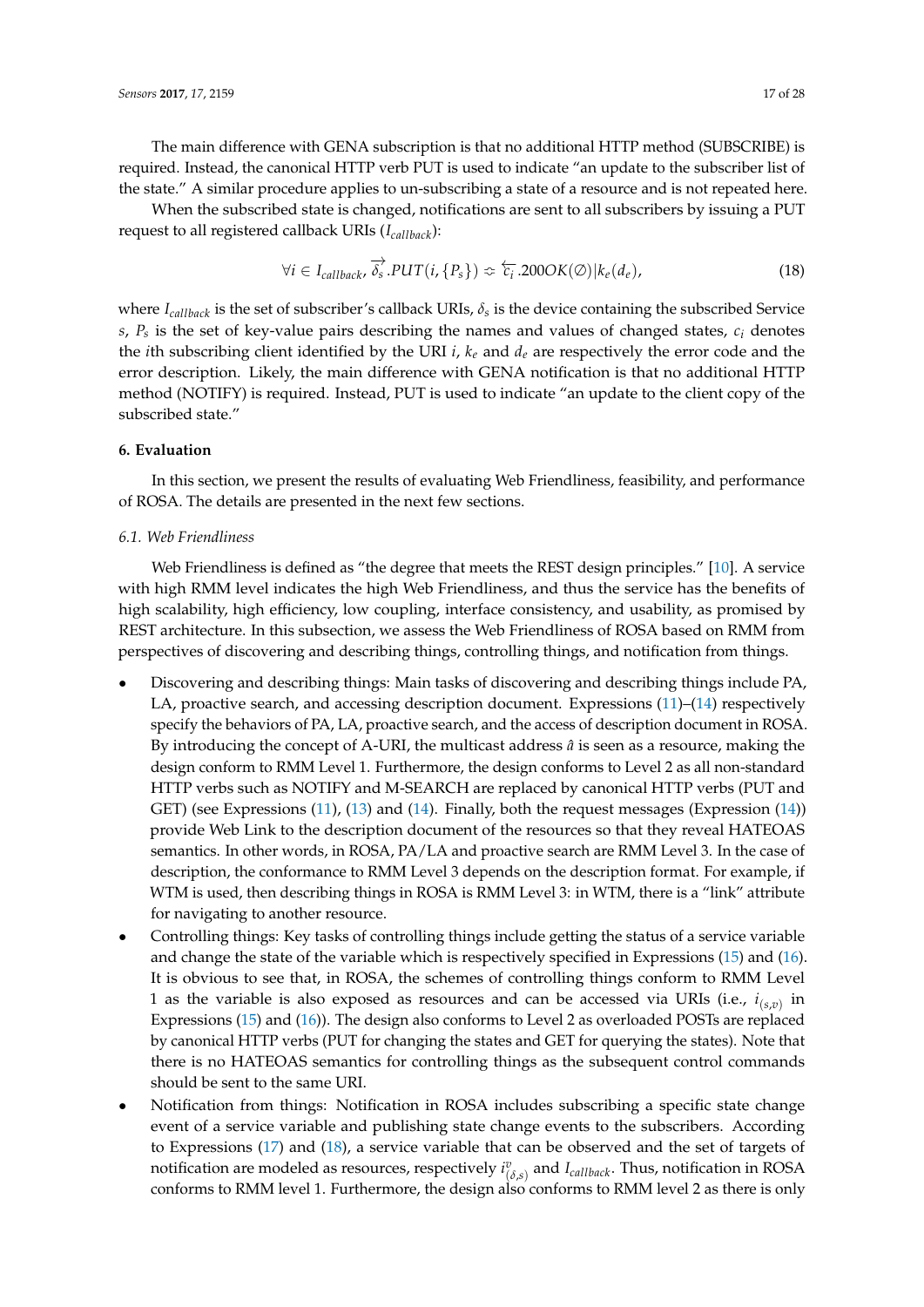one canonical HTTP verb PUT used in our design: for both modifying the observer list of a service variable and notifying the state change events. Subscribing a state change in ROSA is RMM level 3 because a URI, denoted by *i* in the response part of Expression [\(17\)](#page-15-4), is provided for tracking the subscription. Again, the notification part is not RMM level 3 as there is no HATEOAS semantics for event notification in the baseline scheme (i.e., GENA).

To sum up, all schemes in ROSA are at least RMM Level 2, and most of them are Level 3. The exceptions include the description (depends on the description format), control and change notification (no HATEOAS semantics required according to the baseline schemes. To make all ROSA schemes conform to RMM Level 3, an HATEOAS-capable description format should be enforced, and links to additional information have to be added in the headers of response messages of control and event notification. However, the price to pay is the flexibility (fixed description format) and complexity (possibly unnecessary features). Thus, it is fair to say that ROSA is a "Web Friendly" service management mechanism as most of its schemes have high RMM levels.

#### *6.2. Application Prototype*

We verify the feasibility of ROSA by realizing a proof-of-concept prototype air conditioning service in a smart home illustrated in Figure [2.](#page-3-1) This prototype consists of an IP network, a ZigBee-based wireless sensor network (configured as simple star topology), and one proprietary wireless home automation network made by Techcity [\(http://e2-live.com/techcitysite/\)](http://e2-live.com/techcitysite/). The ZigBee-based sensor network consists of two end devices, denoted as Temperature Sensor Node 1 & 2, and one coordinator denoted as WSN Coordinator. The end devices are made using two Arduino Uno boards with XBee/S2 (set as ZigBee Router AT mode) and temperature sensors attached. The WSN coordinator is made using a Raspberry Pi 3 with an Arduino Uno and a XBee/S2 (set as ZigBee Coordinator API mode) attached. In the Raspberry Pi 3, we also wrote and deployed a program, implemented as a Web Thing (WT1), that collects the signals from the sensor network and exposes the sensed values based on ROSA. The home automation network consists of a Control Gateway (Techcity HC-12), which receives UDP-based vendor-specific commands and then control the air conditioners accordingly via infrared signals. To bridge HC-12 and IP network, we implemented and deployed a Web Thing (WT5) for controlling the air conditioner. WT5 receives JSON-based control commands conforming to the ROSA schemes, translates the commands, and sends the translated command using UDP to HC-12. The Web Thing WT2 is implemented using Arduino Uno WiFi with a temperature sensor attached. The firmware of WT2 is programmed so that it exposes the sensed values as a resource and can be accessed by following ROSA schemes. WT3 and WT4, deployed on a PC, are ROSA-based Web Things that realizes the context interpretation and the action reasoning logics, respectively. Among the Web Things, WT1, WT3, WT4 are implemented using JavaScript on top of Node.js [\[78\]](#page-27-13); WT2 is realized using Arduino sketch; WT5 is implemented using Java (JDK 8) and the Apache CXF library (an implementation of JAX-RS specification) [\[79\]](#page-27-14). To observe the communication messages of ROSA, we also setup a laptop with the Wireshark packet analyzer [\(https://www.wireshark.org/\)](https://www.wireshark.org/) installed so that so that it is easier to ensure that the results are correct.

Like UPnP, the Web Things managed by ROSA are located in the same local area network (LAN) so that they can be discovered through IP multicast. The discovery mechanism of ROSA operates based on IP multicast. WT5 makes use of the *HTTPMUSocket* class provided by the Cybergarage UPnP framework [\(https://github.com/geniusgithub/dlna\\_framework\)](https://github.com/geniusgithub/dlna_framework). Meanwhile, the discovery logics of WT1, WT3, and WT4 are constructed using the *dgram* library provided by Node.js. For WT2 (Arduino Uno WiFi), the multicast is realized using the WiFiUdp library. In this prototype system, the description of Web Things is written in JSON format following the WTM specification [\[15\]](#page-24-14). The controlling things and notification from things behaviors are built on top of HTTP libraries provided by Apache CXF (Java) and Express.js [\[80\]](#page-27-15) for WT0 and WT1, 3, 4, respectively.

The following example shows how a developer implements the TemperatureService located at WT1/Node1 by referring to Expression [\(15\)](#page-15-2) using JavaScript, the JohnnyFive API and the Express.js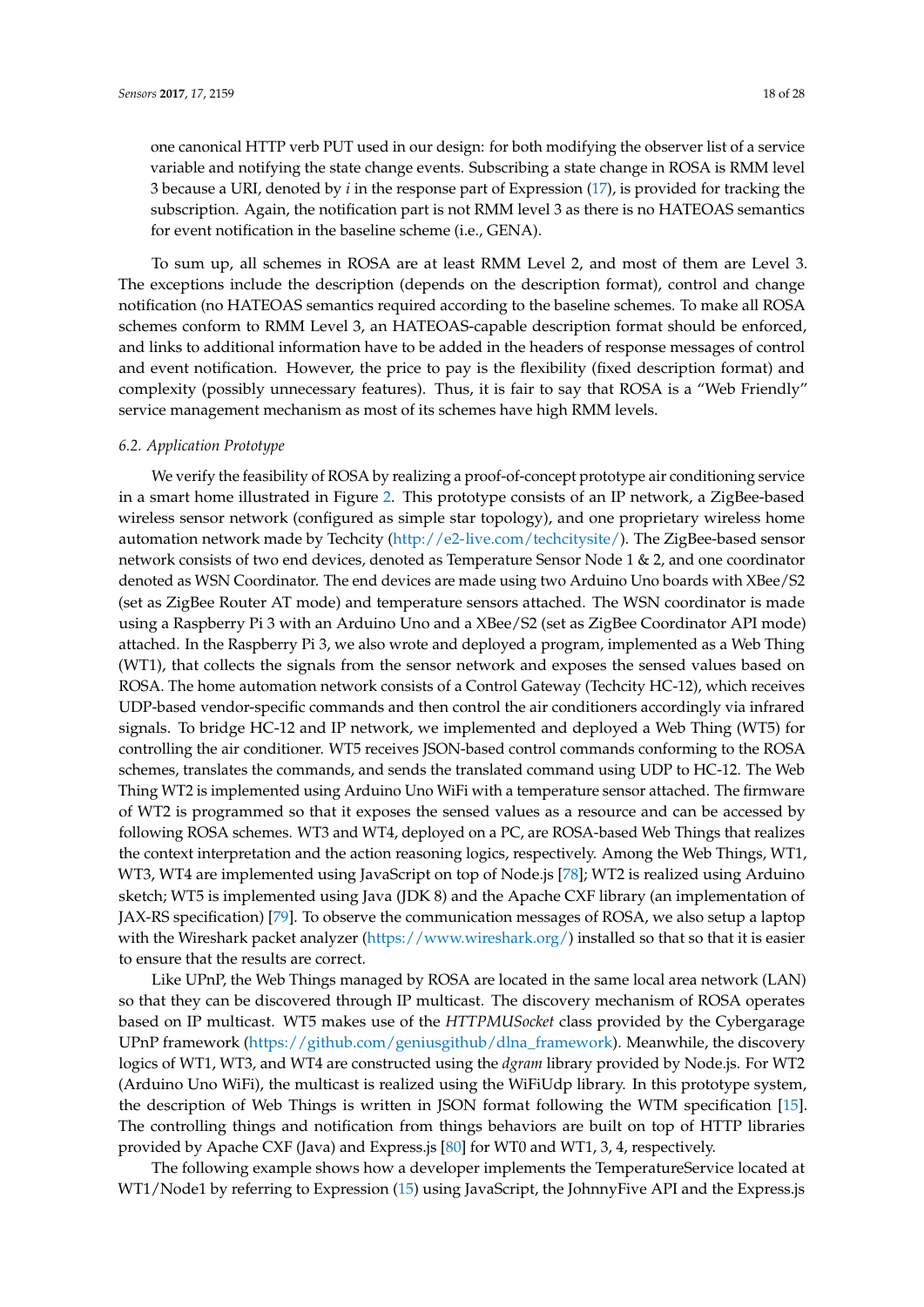web framework. Expression [\(15\)](#page-15-2) indicates that the service reacts to a GET request. Also, in the request, the name of the service *s* and the queried variable *v* are passed as parameters (reflected in line 5 of Listing [2\)](#page-18-0). Then, the response part (right-hand side) of Expression [\(15\)](#page-15-2) reveals that the service either returns 200 with a result message (lines 10–13) or returns an error code and a message (lines 17–19). As the formal notations provide a clear interface of expected inputs (what information is expected to receive) and outputs (what to respond when the request is processed successfully or when the specified node is not found), these notations turn out to be useful for guiding a developer when implementing the Web Thing.

Listing 2: Partial implementation of temperature service sensor nodes managed by WT1

```
1
2 let measurements = ..// a map of latest measurements of nodes
3 let nodes = ...// get a list of names in the ZigBee network periodically
4
5 router . get ( ': node / TemperatureService / measurement ', function ( req , res , next ) {
6
7
8 nodes . for Each ((node) = > {
9 if (node === req.params.node) {
10 let responseMessage = {};
11 responseMessage . temperature = measurements [ node ];
12 res . status (200) . json ( responseMessage ) ;
13 next () ;
14 }
15 }) ;
16
17 responseMessage . description = " No Such Node .";
18 res.status (404).json (responseMessage);
19 next () ;
20 }) ;
21 ...
```
We are now able to demonstrate how ROSA works in the air conditioning service scenario. As mentioned, a service is composed and maintained by a dedicated service manager. A service manager is driven by a service specification, which specifies the functional types of the desired Web Things. In this scenario, the air conditioning service, requires two Web Things that provide temperature information, two Web Things of the functional types Context Interpreter and Action Reasoner, respectively, and one Web Thing of the Air Conditioner functional type. When the composition process begins, the service manager first searches for all Web Things with the functional types mentioned above by performing the proactive search (see Figure [6b](#page-14-0)) scheme specified in the left-hand side of Expression [\(14\)](#page-15-0):

−→*<sup>c</sup>* .*GET*(239.255.255.250 : 1900/*registry*, "*temperatureSensor*").

Note that 239.255.255.250 is the multicast address assigned to UPnP. The address should be replaced by FF00::C, IPv6 Multicast Address Space Registry, available on line at [\(https://www.iana.org/](https://www.iana.org/assignments/ipv6-multicast-addresses/ipv6-multicast-addresses.xhtml) [assignments/ipv6-multicast-addresses/ipv6-multicast-addresses.xhtml\)](https://www.iana.org/assignments/ipv6-multicast-addresses/ipv6-multicast-addresses.xhtml) if IPv6 is used. For clarity, we will use IPv4 in the sequel. After receiving the search message, WT1, for instance, returns the following response message because its functional type matches "temperatureSensor":

> ←−− *δWT*1 .204*NoContent*(∅, {192.168.4.21/*WT*1, 192.168.4.21/*WT*1/*wtm*}),

where 192.168.4.21/WT1 is the URL of WT1 root resource and 192.168.4.21/WT1/wtm is the URL of its WTM description file. Other Web Things can be discovered in similar ways. The service composition is successful if and only if all needed Web Things with required functional types are found. After the service is composed, the service manager has to periodically invokes the TemperatureService of WT1 to obtain current temperature measurements. The URL of invocation can be obtained by examining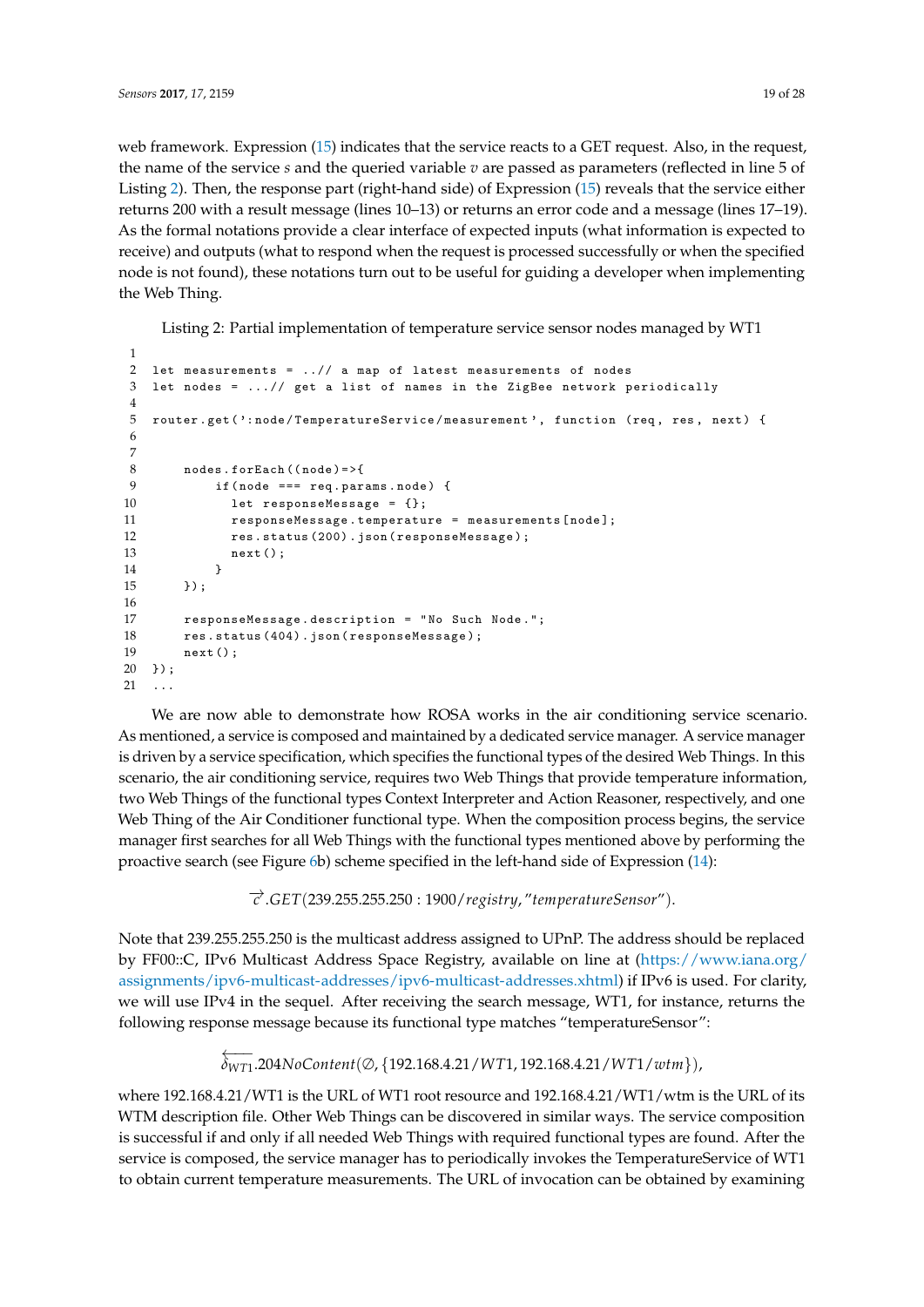WTM of WT1. There are two sensors nodes, Node1 and Node2, in the same sensor network managed by WT1 (see Figure [7\)](#page-19-0). The measurements of these nodes can be accessed respectively via [192.168.4.21/](192.168.4.21/WT1/Node1/temperatureService) [WT1/Node1/temperatureService](192.168.4.21/WT1/Node1/temperatureService) and [192.168.4.21/WT1/Node2/temperatureService.](192.168.4.21/WT1/Node2/temperatureService) After getting temperature measurements, the service manager then obtains the desire actions through invoking the services of WT3 (Context Interpreter) and WT4 (Action Reasoner). This can be implemented by Expression [\(15\)](#page-15-2). Below is a sequence of possible requests and responses:

$$
\overrightarrow{c}.GET(192.168.4.23/WT3/contextInterpreterService, [30.2, 30.1, 31.2])
$$
  

$$
\approx \overleftarrow{\delta_{WT3}}.200OK({stitution:ToHot})
$$

and

$$
\overrightarrow{c}.GET(192.168.4.23/WT4/actionReasonerService, [TooHot]) \approx \overleftarrow{\delta_{WT4}}.200OK(\{command: rAN_ON\}).
$$

Now, as WT4 suggests the service manager issue a FAN\_ON command to WT5. This can be done by invoking airconditioningService in WT5 with a PUT (c.f. Expression [\(16\)](#page-15-3)), which translates the command and turn on the fan of the air conditioner:

<span id="page-19-0"></span>

−→*<sup>c</sup>* .*PUT*(192.168.4.24/*WT*5/*airconditioningService*/ *f an*,*ON*).

**Figure 7.** The prototyped ROSA application scenario; The dotted lines indicate dataflow.

#### *6.3. Experimental Section*

The overall experiments can be divided into two parts. The first part of experiments tests the performance of service discovery using ROSA. Specifically, the objective is to study how the elapsed discovery time is affected by the number of existing Web Things and the size of services (the number of things to find in a round).

When the experiment begins, the service manager (a Web client) performs a ROSA search (Expression [\(14\)](#page-15-0)) by sending an HTTP request via HTTPMU. The target resource types are specified in the search messages. Then, the service manager receives responses from the matching Web Things. Theoretically, given that there are *m* managed Web Things and totally *n* distinct resource types, if the resource types are uniformly distributed, then the service manager receives *γ* · *m*/*n* responses for every search, where  $\gamma$  is the number of distinct resource types to be discovered. There is a trade-off between the quality and efficiency of search results. To enhance the efficiency of searching, the service manager stops searching when it receives the first matching response (i.e., the first come, first selected policy). On the other hand, to emphasize the search quality, the service manager must wait until all matched messages are received so that the best matching candidate can be selected. In this experiment, we evaluate and compare both quality-first and efficiency-first policies. All Web Things are implemented using Java and Apache CXF. The Web Things are evenly distributed over three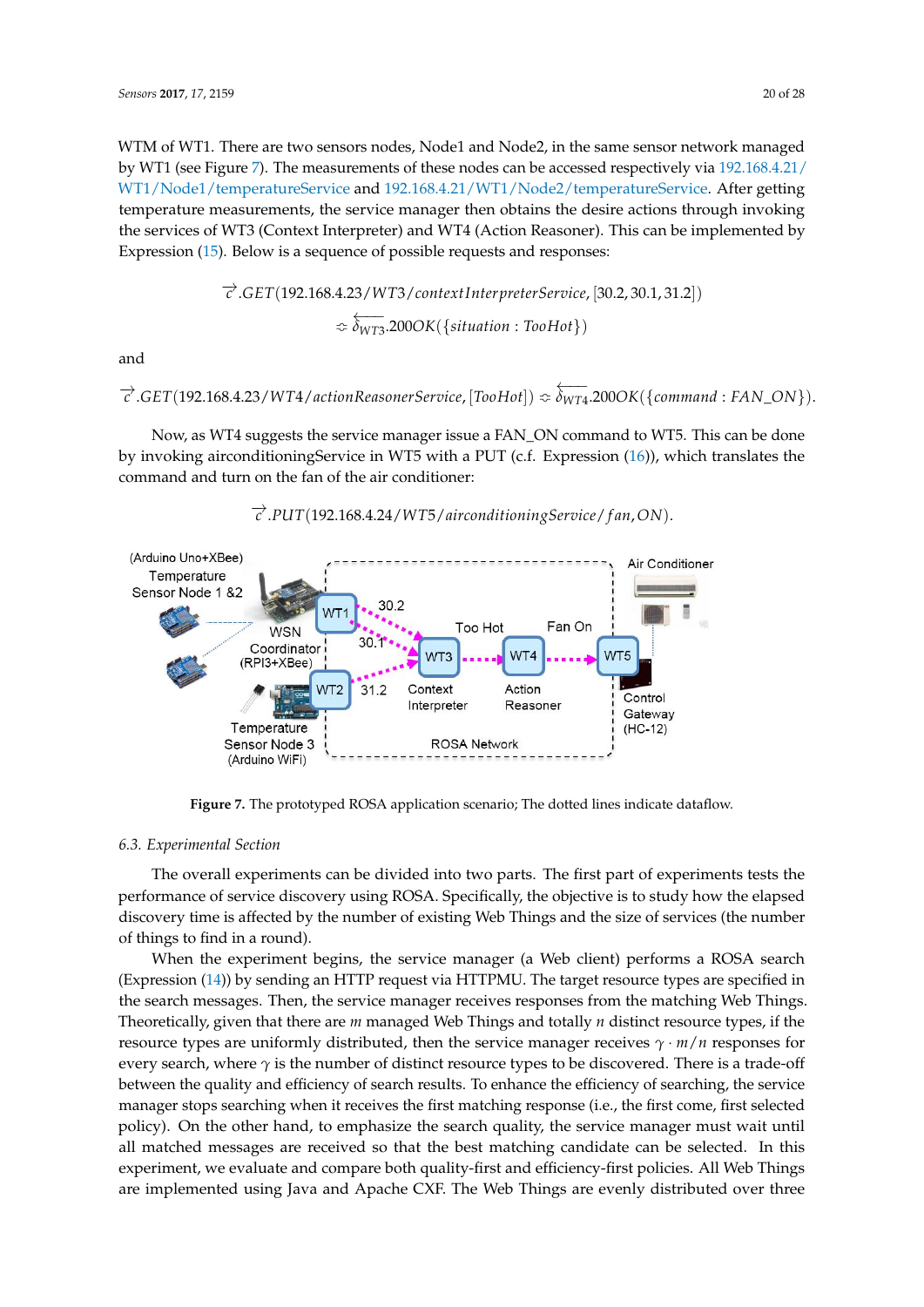Intel Core i5 CPU with 4G memory PCs in the same LAN. All PCs connected to a 150M bps router in the experiments. The service manager is programmed to search for three Web Things with three specific resource types (*γ* = 3). All Web Things emit PA messages every 5 s (Expression [\(11\)](#page-14-1)). In the experiment, resource types are randomly assigned. The assignment must meet the constraint  $m/n \geq 1$ to ensure all searching tasks eventually being successful. In each test, the service manager randomly picks three resource types and then emits the search messages to the multicast address. In the tests with efficiency-first policy, the elapsed time from emitting the search message to receiving the first response message sent from the matched Web Thing is recorded. On the contrary, in the tests with quality-first policy, the elapsed time from emitting the search message to receiving all response message sent from the matched Web Things is recorded. After that, we increase the number of managed Web Things and re-perform the tests. The experiments were performed 1000 times under each configuration and the average elapsed time is recorded.

Figure [8a](#page-20-0),b show the elapsed times for searching three Web Things with specified types under a different number of Web Things (*m*) and the different number of searching resource types (*γ*), respectively. The overall service discovery process of ROSA involves several steps: (1) Emitting a proactive search message to the multicast address; (2) Waiting for the responses of Web Things; (3) Based on the URI provided in the response header, fetch the WTM document of the target Web Thing. The results indicate that under the quality-first policy, the average elapsed time increased as *m* increased. Similarly, if the efficiency-first policy was used, the elapsed time slightly increased as *m* increased. As expected, the elapsed time of efficiency-first policy is always shorter than that of quality-first policy as the quality-first policy requires the service manager to wait for all responses so that the service manager can pick the best ones. Similar results can be observed in the experiments shown in Figure [8b](#page-20-0). The reason is that the higher  $\gamma$ , the more time it takes to find all required Web Things. It is also worthy to note that the elapsed time for the quality-first policy in Figure [8b](#page-20-0) is quite stable which is also reasonable because the total number of Web Things were fixed in the experiments (i.e.,  $m = 51$ ). In the experiments, the overall elapsed time is typically less than 1000 ms.

<span id="page-20-0"></span>

**Figure 8.** Elapsed time for performing service discovery based on ROSA. (**a**) Discovering 3 Web Things (*γ* = 3) with different number of managed Web Things (*m*); (**b**) Discovering different number of Web Things ( $\gamma$ ) while the total number of managed Web Things is fixed at 51 ( $m = 51$ ).

The second set of experiments is to find out the traffic of UPnP and ROSA. Figure [9a](#page-21-1) shows the traffic (in bytes) caused by ROSA and UPnP for searching three Web Things with specified types under a different number of Web Things. The network traffic was measured using Wireshark, a free packet analyzer, installed on one of the PCs attached to the router. Figure [9a](#page-21-1) reveals that the traffic increased linearly as the number of Web Things grows and that UPnP discovery caused more traffic than ROSA discovery. Figure [9b](#page-21-1) shows the traffic (in bytes) caused by ROSA and UPnP for invoking services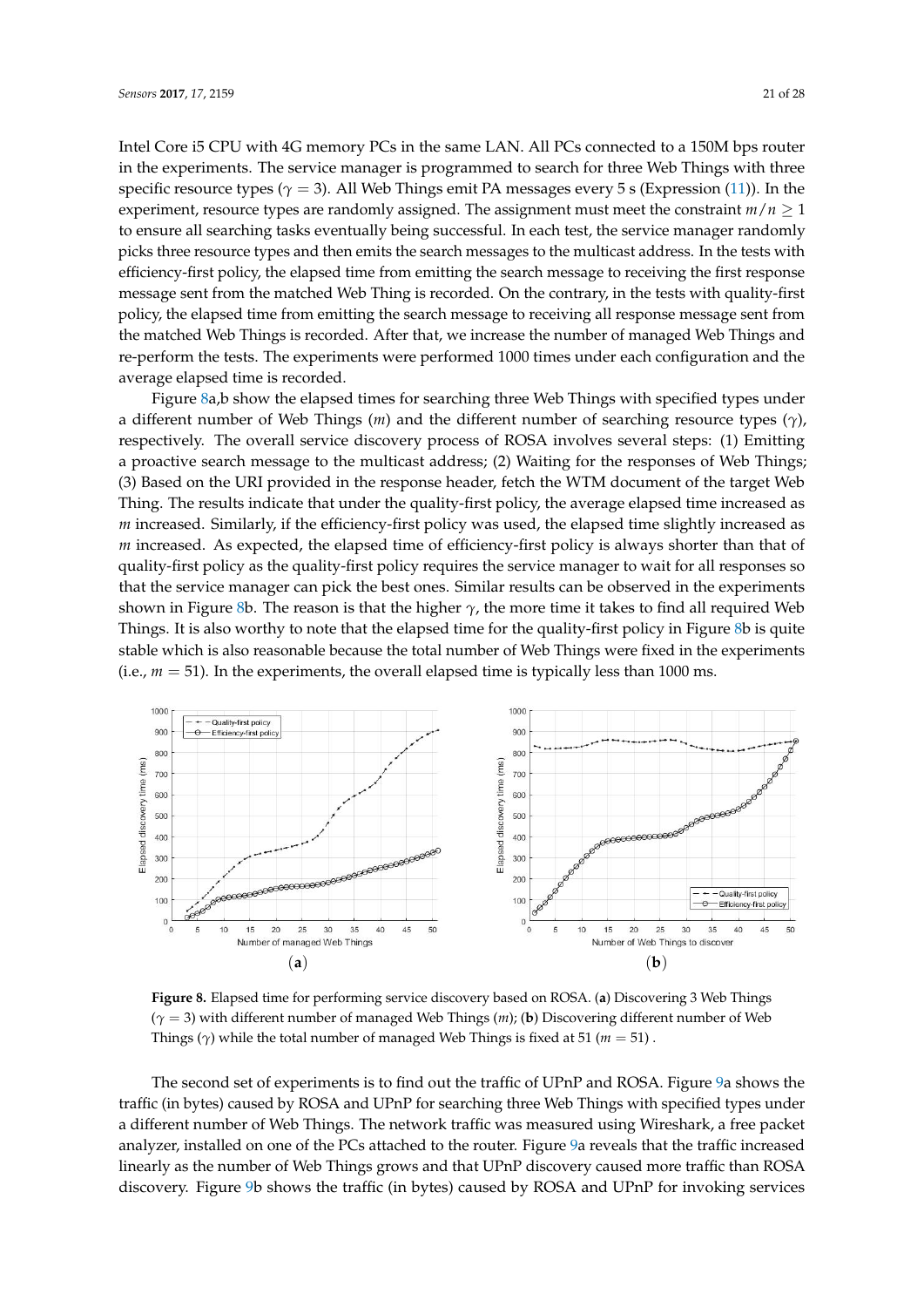(i.e., controlling things) deployed on the different number of Web Things. In the experiments, each Web Thing has four service variables, and each of these variables was queried and changed for one time. Again, the results show that the traffic of service invocation increased linearly as the number of Web Things grows and that UPnP control caused more traffic than ROSA control. Note that both UPnP and ROSA generated a fixed amounts of background traffic.

<span id="page-21-1"></span>

**Figure 9.** Network traffic generated by UPnP and ROSA. (**a**) Discovery; (**b**) Control.

# <span id="page-21-0"></span>*6.4. Costs and Limitations*

In this section, we discuss the costs and limitations of ROSA as well as the issues that are out of the scope of this work.

#### 6.4.1. Compatibility with LLN

First, like UPnP, ROSA is primarily designed for IP-based home network, and it works well when the underlying MAC and physical layer protocols being Ethernet or WiFi. However, there can be performance issues when it comes to 6LowPAN over LLN. For example, both UPnP and ROSA perform presence management and service discovery based on IP multicast. Thus, the service management traffic can easily flood the LLN with multicast packets. What is more, the fact that MTU of LLN is much lower than that of traditional IP network makes the traffic in LLN heavier. The is the reason why CoAP, instead of HTTP, is usually used with 6LoWPAN over LLN. Accordingly, to work well with the Web Things in the 6LowPAN over LLN in a smart home, compact and semi-centralized service discovery architecture is preferred so that multicast can be reduced to some extent [\[50\]](#page-26-7). In a large-scale outdoor space, the P2P-based gossip-style approaches [\[81\]](#page-27-16) can be more desirable. For a diversified home network like Figure [1,](#page-3-0) which consists of a WiFi network, an Ethernet network, an IEEE 802.15.4 based wireless sensor network, and a home automation network with a proprietary protocol, a gateway that serves as a proxy to the non-IP network is required. In this case, the gateways are also Web Things that are managed by ROSA. As noted in [\[48\]](#page-26-5), this integration strategy is common in building WoT systems and is also known as the gateway integration pattern.

## 6.4.2. Node Counts

In the experiments, we focus on observing the network overhead instead of the computation power. Thus, instead of deploying them on specific embedded systems, the Web Things are evenly distributed over PCs connected to the same LAN. As SSDP in UPnP (and thus the ROSA discovery schemes) relies on HTTP-MU (HTTP over multicast UDP), depending on the number of Web Things and the PA period (i.e., heartbeat), there is a threshold where flooding occurs when the traffic is heavier than this limit. Also, when the traffic is heavy, UDP is very likely to lose packets, causing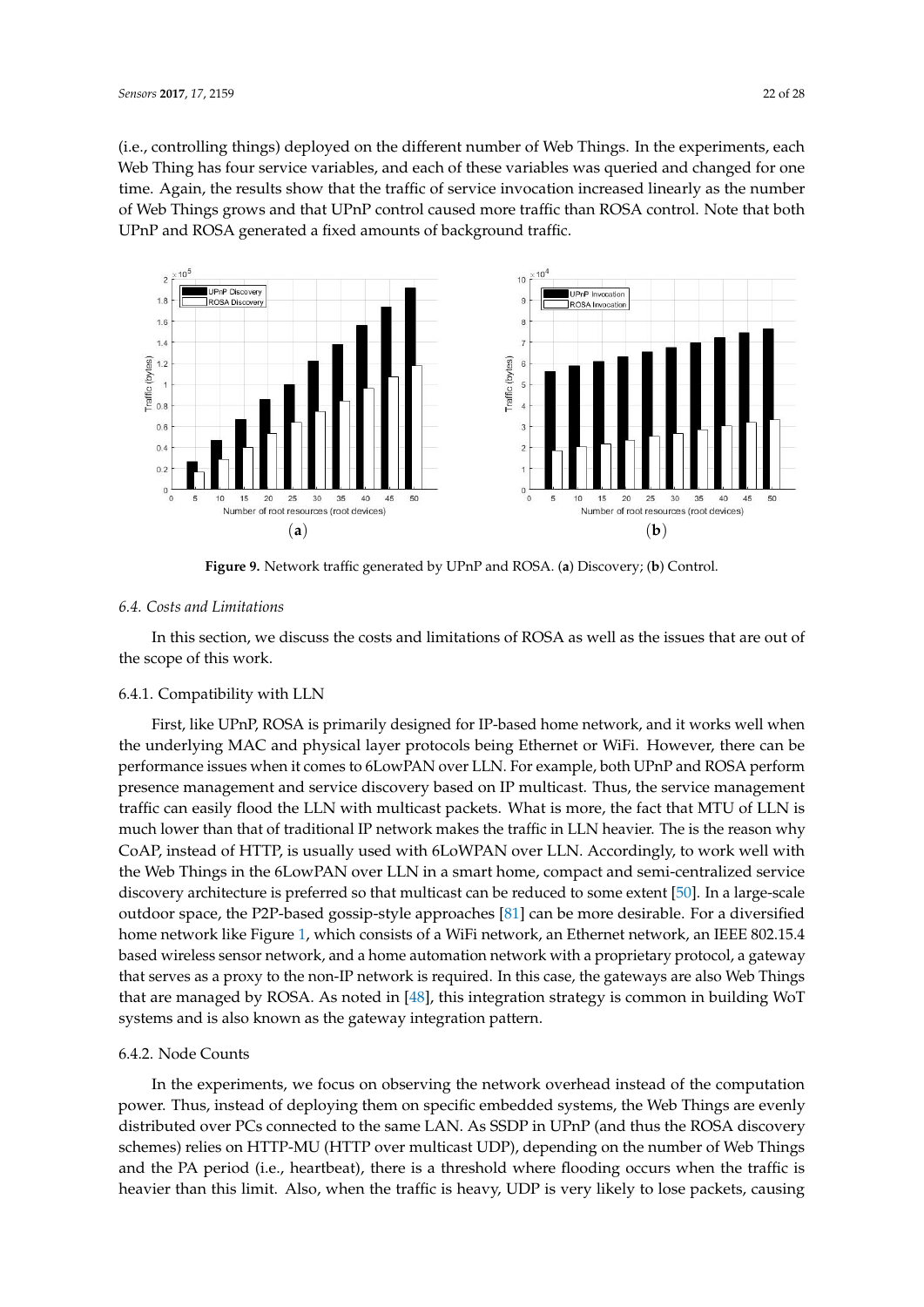a sudden drop of performance of the network. As a result, when the number of nodes exceeds the flooding threshold, then the results of the experiments do not make much sense as in this situation the packets lost constantly and therefore both UPnP and ROSA do not work at all. Given these discussions, we perform the experiments with the number of devices up to 50 nodes. With the gateway integration pattern, theoretically, there can be 300–500 nodes operate concurrency in a smart home with the star of stars topology, but, only 50 nodes are directly managed by ROSA.

#### 6.4.3. Security and Privacy

ROSA does not include new security and privacy mechanisms. In practice, ROSA deals with security and privacy issues such as data confidentiality, data integrity, non-repudiation, authentication and authorization using the mechanism used in UPnP and HTTP. Since ROSA is designed based on HTTP, it can ensure data confidentiality based on SSL/TLS. In fact, the UPnP security profile [\[82\]](#page-27-17) adopts this approach. However, in case that the Web Things have limited computing resources such as network bandwidth, CPU, and memory, Symmetric-Key Encryption mechanisms such as DES (Data Encryption Standard)/Triple DES [\[83,](#page-27-18)[84\]](#page-27-19) or AES [\[85\]](#page-27-20) can be more feasible. For example, ZigBee network uses AES encryption with 128-bit key length [\[27\]](#page-25-5). The major challenge of using a Symmetric-Key Encryption is how to transmit the secret key over an unsecured network. In the residential mode, ZigBee chooses to ignore the potential vulnerability. One possible solution is to distribute the secret key using Asymmetric-Key Encryptions. Data integrity and non-repudiation in ROSA can be realized by using the message digest and digital signature mechanisms. To ensure data integrity and non-repudiation in ROSA, the client first obtains a message digest by using hash algorithms such as SHA (Secure Hash Algorithm) [\[86\]](#page-27-21). The digital signature can be generated by encrypting the message digest using the private key of the sending node, which is then placed in the header of the message before it is sent. After the Web Thing receives the message, it first obtains a message digest from the decrypted message and then compares it with the one obtained by decrypting the digital signature. Finally, the receiving Web Thing can ensure that the message is sent from a specific client if the message digests are identical. To support authentication and authorization, each Web Thing has to be enhanced according to the UPnP Security Ceremonies [\[82\]](#page-27-17). Specifically, every Web Thing has an additional Device Security Service which supports authentication and authorization functionalities. The security policies have to be pre-configured by users in the user interfaces. The costs of employing the security and privacy mechanisms are: (1) the efficiency of ROSA will be degraded; and (2) setting up security policies, authentication, and authorization is labor intensive and may cause inconveniences to users.

## 6.4.4. Interoperability

It can be observed from the protocol stack that a ROSA client cannot access UPnP Devices and vice versa. However, ROSA and UPnP can co-exist in the same LAN without any interference. The reason is that the UPnP Specification requires a UPnP device to check the HTTP header and to ignore messages that are not valid UPnP messages. One possible approach to making UPnP and ROSA interoperable is to use the Gateway Integration Pattern [\[48\]](#page-26-5). For example, we can construct a Web Thing to serve as the gateway to UPnP network so that it acts as a proxy and translates the messages between two networks.

## 6.4.5. Service Composition

Like UPnP, ROSA can support service composition, but ROSA itself does not perform service composition. The issues of service composition and service maintenance are out of the scope of this paper. In [\[87](#page-27-22)[,88\]](#page-27-23), we proposed a robust service composition and maintenance technique on top of UPnP and a set of auto-unifiable preference expressions that facilitates automatic service composition, respectively. These approaches can be adopted to ROSA with minor modifications on the service manager and the descriptions of Web Things. Matching of services is a key issue in service composition. Deciding if two services are equivalent is not an easy task and is also out of the scope of this paper. WS-\*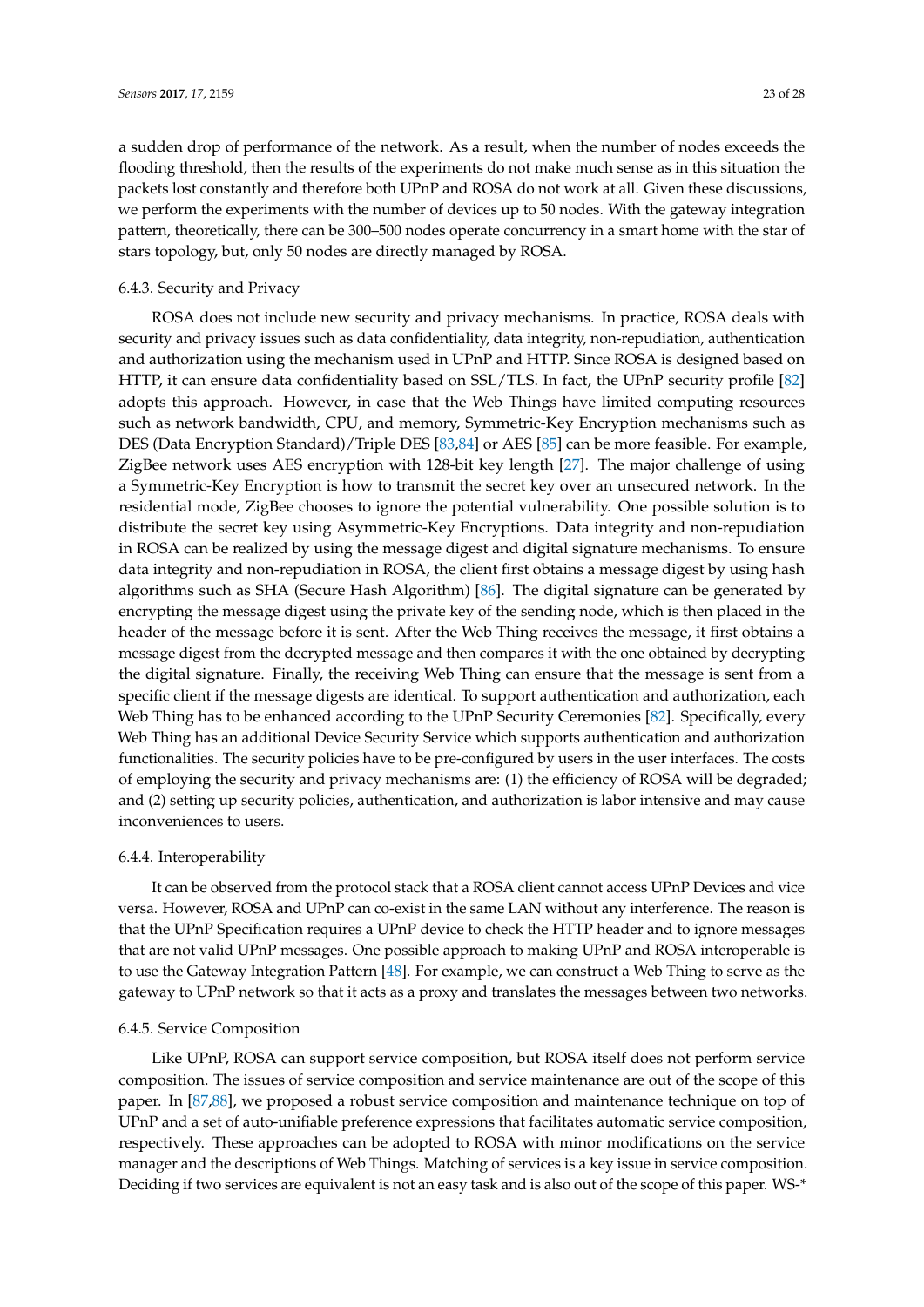style Web services tend to determine the equivalence based on the signatures of remote functions, which only ensures that two services are syntactically equal. Semantic Web and Linked Data technologies can be used to compare if two Web Things are semantically equivalent and to decouple physical devices from the semantical descriptions of functions.

# **7. Conclusions**

The WoT concepts and applications are becoming popular in recent years because low-cost embedded systems are now able to serve as HTTP servers and process HTTP requests. This paper presents a set of service management schemes for managing Web Things in a smart home called ROSA. UPnP, a popular standard for service management in the consumer market, is chosen as the baseline scheme. Firstly, a set of formal notations for describing interactions between Web clients and Web Things is used for specifying both UPnP and ROSA service management schemes. Based on these formal expressions, we evaluate the Web Friendliness of UPnP and ROSA based on RMM. Then, to verify the feasibility of ROSA, an air conditioning service is realized based on ROSA-capable Web Things. In the process of constructing the scenario, the notation is helpful, in a language and platform independent way, for Web Thing developers when implementing ROSA schemes. Finally, experiments that test the performance and traffics overhead caused by ROSA is conducted. The results show that when compares to UPnP, ROSA can realize same management functionalities with less overhead. The main limitation of ROSA is that it can not work well with 6LoWPAN because it employs multicast-based schemes for presence management and service discovery. As the nature of underlying networks and 6LoWPAN is usually quite different than that of the typical Ethernet-based network, we are currently studying and devising a set of CoAP-based service management schemes for 6LoWPAN nodes so that the service management schemes can work more efficiently. Besides, we are also working on a web-based tool for mashing-up the resources on top of ROSA, so that we can take one step further toward the vision of end user programming at home.

**Acknowledgments:** This work is sponsored by Ministry of Science and Technology, Taiwan, under grant 106-2221-E-004-004, 106-3011-E-004-001 and 106-3114-E-004-002

**Author Contributions:** C.-F.L. contributed the overall design of the schemes, designed the application scenario and wrote the paper; P.-Y.C. implemented the application prototype scenario and conducted the experiments.

**Conflicts of Interest:** The authors declare no conflict of interest. The founding sponsors had no role in the design of the study; in the collection, analyses, or interpretation of data; in the writing of the manuscript, and in the decision to publish the results.

## **Abbreviations**

The following abbreviations are used in this manuscript:

| 6LoWPAN        | IPv6 over Low-Power Wireless Personal Area Networks |
|----------------|-----------------------------------------------------|
| A-URI          | Abstract URI                                        |
| C-URI          | Concrete URI                                        |
| GENA           | General Event Notification Architecture             |
| <b>HATEOAS</b> | Hypermedia As The Engine Of Application State       |
| <b>HTTPMU</b>  | <b>HTTP</b> over UDP Multicast                      |
| <b>HTTPU</b>   | HTTP over UDP                                       |
| IоT            | Internet of Things                                  |
| PA/LA          | Presence Announcement/Leave Announcement            |
| REST           | Representational State Transfer                     |
| ROSA           | Resource Oriented Service Administration            |
| RMM            | Richardson Maturity Model                           |
| <b>SSDP</b>    | Simple Service Discovery Protocol                   |
| UPnP           | Universal Plug and Play                             |
| WoT            | Web of Things                                       |
| WTM            | Web Things Model                                    |
|                |                                                     |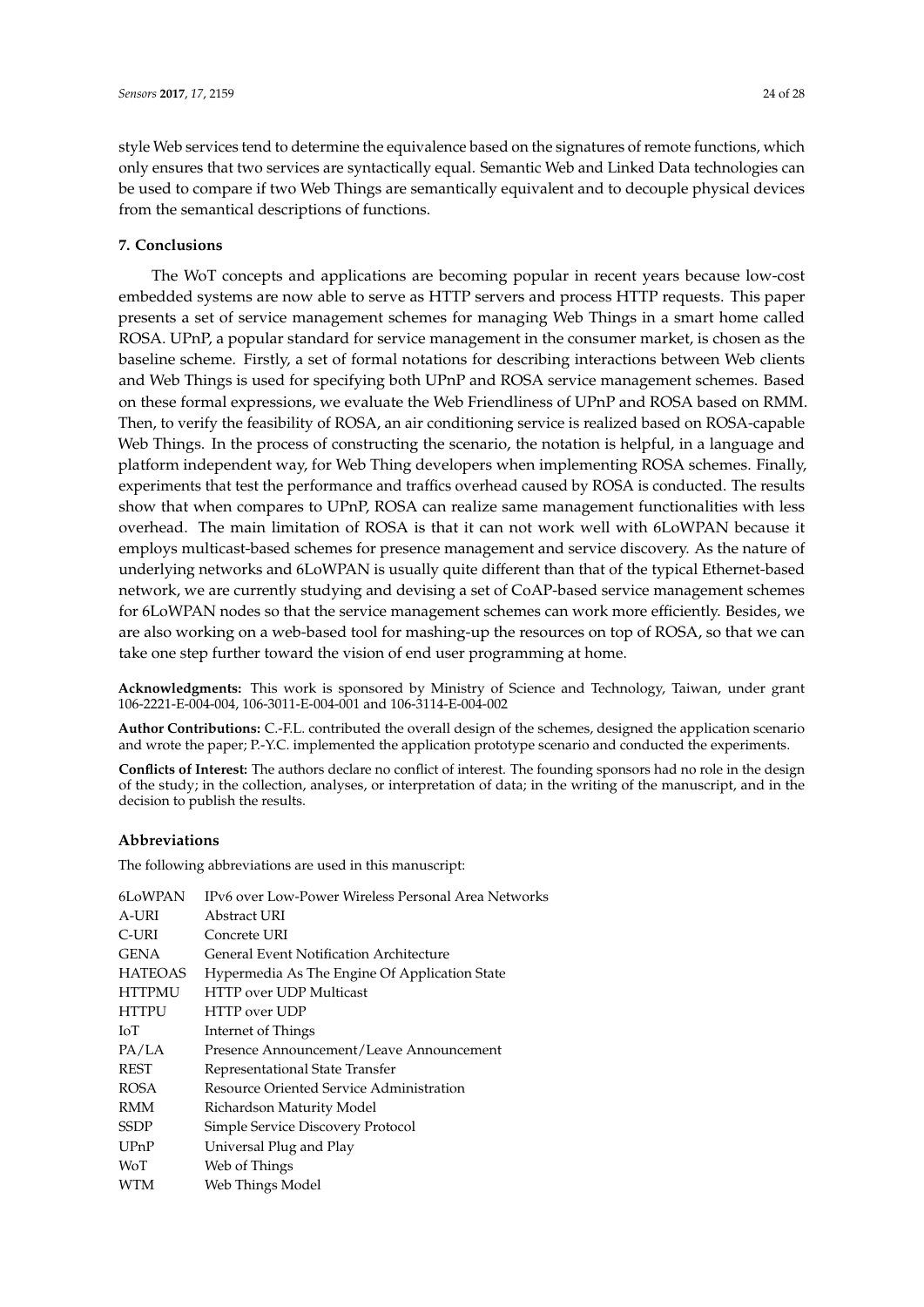# **References**

- <span id="page-24-0"></span>1. Van Gurp, J.; Prehofer, C.; Di Flora, C. Experiences with realizing smart space Web service applications. In Proceedings of the Consumer Communications and Networking Conference, Las Vegas, NV, USA, 10–12 January 2008; pp. 1171–1175.
- <span id="page-24-1"></span>2. Guinard, D.; Trifa, V.; Wilde, E. A resource oriented architecture for the web of things. In Proceedings of the Internet of Things (IoT), Tokyo, Japan, 29 November–1 December 2010; pp. 1–8.
- <span id="page-24-2"></span>3. O'Reilly, T.; Musser, J. What is Web 2.0? In *Online Communication and Collaboration: A Reader*; Routledge: London, UK, 2010.
- <span id="page-24-3"></span>4. Yu, J.; Benatallah, B.; Casati, F.; Daniel, F. Understanding mashup development. *IEEE Internet Comput.* **2008**, *12*, doi:10.1109/MIC.2008.114.
- <span id="page-24-4"></span>5. Trifa, V.; Wieland, S.; Guinard, D.; Bohnert, T.M. Design and implementation of a gateway for web-based interaction and management of embedded devices. In Proceedings of the 2nd International Workshop on Sensor Network Engineering (IWSNE'09), Marina del Rey, CA, USA, 11 June 2009; pp. 1–14.
- <span id="page-24-5"></span>6. Pautasso, C.; Zimmermann, O.; Leymann, F. Restful web services vs. big'web services: Making the right architectural decision. In Proceedings of the 17th International Conference on World Wide Web, Beijing, China, 21–25 April 2008; pp. 805–814.
- <span id="page-24-6"></span>7. Fielding, R.T. Architectural Styles and the Design of Network-Based Software Architectures. Ph.D. Thesis, University of California, Irvine, CA, USA, 2000.
- <span id="page-24-7"></span>8. Richardson, L.; Amundsen, M.; Amundsen, M.; Ruby, S. *RESTful Web APIs*; O'Reilly Media, Inc.: Sebastopol, CA, USA, 2013.
- <span id="page-24-8"></span>9. Richarddon, L.; Ruby, S. *RESTful Web Services. Web Services for the Real World*; O'Reilly Media, Inc.: Sebastopol, CA, USA, 2007.
- <span id="page-24-9"></span>10. Webber, J.; Parastatidis, S.; Robinson, I. *REST in Practice: Hypermedia and Systems Architecture*; O'Reilly Media, Inc.: Sebastopol, CA, USA, 2010.
- <span id="page-24-10"></span>11. Sholler, D. *SOA User Survey: Adoption Trends and Characteristics*; Gartner Group: Stamford, CT, USA, 2008; Volume 26.
- <span id="page-24-11"></span>12. Wilde, E.; Pautasso, C. *REST: From Research to Practice*; Springer Science & Business Media: Berlin/Heidelberg, Germany, 2011.
- <span id="page-24-12"></span>13. Guinard, D.; Trifa, V.; Mattern, F.; Wilde, E. From the internet of things to the web of things: Resource-oriented architecture and best practices. In *Architecting the Internet of Things*; Springer: Berlin/Heidelberg, Germany, 2011; pp. 97–129.
- <span id="page-24-13"></span>14. Duquennoy, S.; Grimaud, G.; Vandewalle, J.J. The Web of Things: Interconnecting devices with high usability and performance. In Proceedings of the International Conference on IEEE Embedded Software and Systems, Zhejiang, China, 25–27 May 2009; pp. 323–330.
- <span id="page-24-14"></span>15. Trifa, V.; Guinard, D.; Carrera, D. *Web Thing Model*; Technical Report; W3C Member Submission: Cambridge, MA, USA, 2015.
- <span id="page-24-15"></span>16. Lu, C.H.; Hwang, T.; Hwang, I.S. IoT Inventor: A web-enabled composer for building IoT-enabled reconfigurable agentized services. In Proceedings of the 2016 IEEE International Conference on IEEE Consumer Electronics-Taiwan (ICCE-TW), Nantou, Taiwan, 27–29 May 2016; pp. 1–2.
- <span id="page-24-16"></span>17. Ma, S.P.; Chen, P.Z.; Ma, Y.S.; Jiang, J.S. CARSB Portal: A Web-Based Software Tool to Composing Service Bricks and RESTful Services as Mobile Apps. In Proceedings of the 2016 International IEEE Computer Symposium (ICS), Chiayi, Taiwan, 15–17 December 2016; pp. 577–582.
- <span id="page-24-17"></span>18. Fielding, R.T.; Taylor, R.N. Principled design of the modern Web architecture. *ACM Trans. Internet Technol. (TOIT)* **2002**, *2*, 115–150.
- <span id="page-24-18"></span>19. Caporuscio, M.; Funaro, M.; Ghezzi, C. Resource-oriented middleware abstractions for pervasive computing. In Proceedings of the 2012 IEEE International Conference on Software Science, Technology and Engineering (SWSTE), Herzlia, Israel, 12–13 June 2012; pp. 1–10.
- <span id="page-24-19"></span>20. Kamilaris, A.; Pitsillides, A.; Trifa, V. The smart home meets the web of things. *Int. J. Ad Hoc Ubiquitous Comput.* **2011**, *7*, 145–154.
- <span id="page-24-20"></span>21. Shelby, Z.; Bormann, C. *6LoWPAN: The Wireless Embedded Internet*; John Wiley & Sons: Hoboken, NJ, USA, 2011.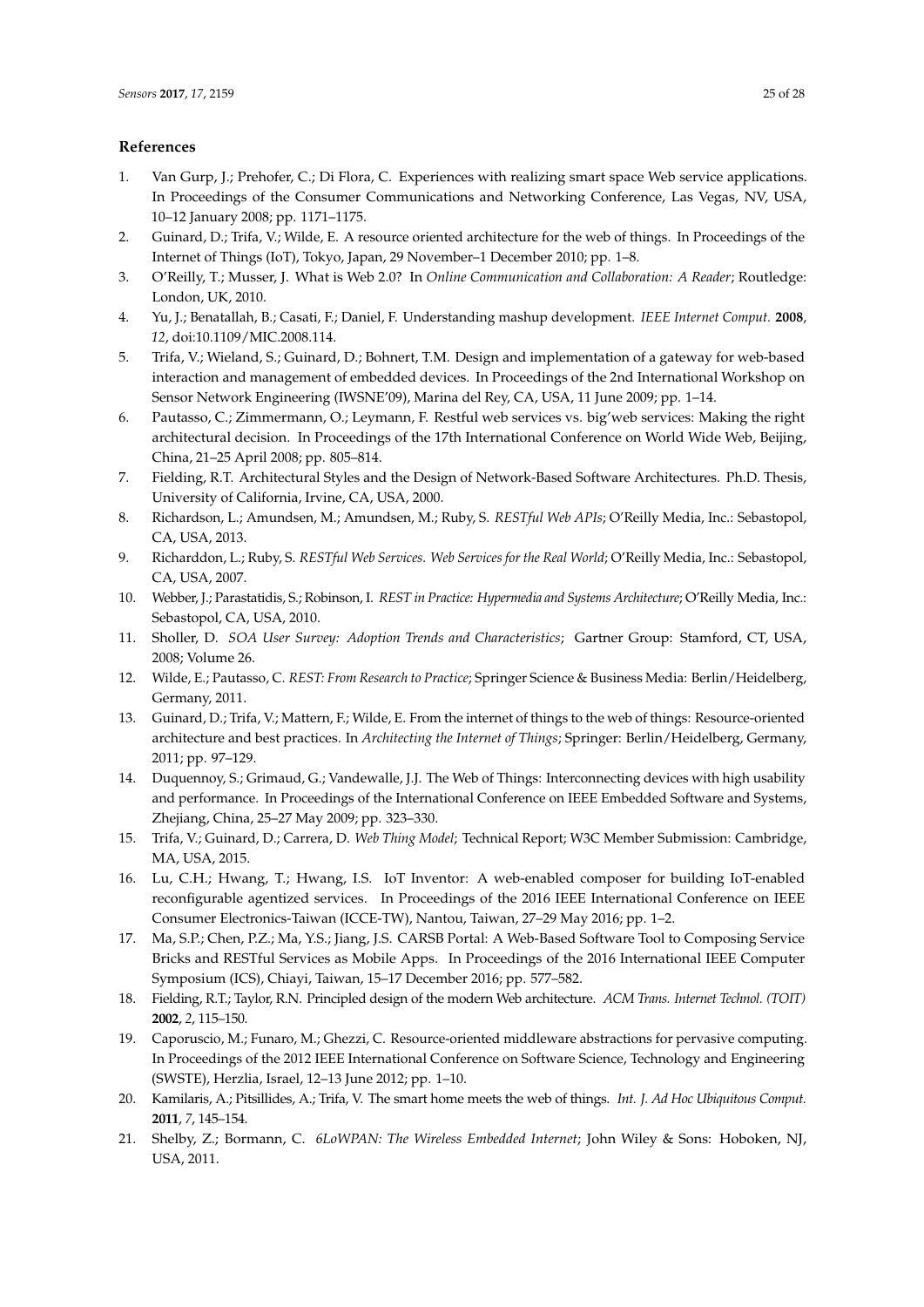- <span id="page-25-0"></span>22. Bormann, C.; Castellani, A.P.; Shelby, Z. Coap: An application protocol for billions of tiny internet nodes. *IEEE Int. Comput.* **2012**, *16*, 62–67.
- <span id="page-25-1"></span>23. Kamilaris, A.; Trifa, V.; Pitsillides, A. HomeWeb: An application framework for Web-based smart homes. In Proceedings of the 2011 18th International Conference on Telecommunications (ICT), Ayia Napa, Cyprus, 8–11 May 2011; pp. 134–139.
- <span id="page-25-2"></span>24. Dimitrios, A.; Vasileios, G.; Dimitrios, G.; Ioannis, C. Employing Internet of Things technologies for building automation. In Proceedings of the 2012 IEEE 17th Conference on Emerging Technologies & Factory Automation (ETFA), Krakow, Poland, 17–21 September 2012; pp. 1–8.
- <span id="page-25-3"></span>25. Mathew, S.S.; Atif, Y.; Sheng, Q.Z.; Maamar, Z. Web of things: Description, discovery and integration. In Proceedings of the 2011 International Conference on Internet of Things (iThings/CPSCom), and 4th International Conference on Cyber, Physical and Social Computing, Dalian, China, 19–22 October 2011; pp. 9–15.
- <span id="page-25-4"></span>26. Donoho, A.; Bryan, R.; Maarten, B.; John, G.; Alan, M.; YoonSoo, K.; Bruce, F.; Jonathan, T. *Upnp Device Architecture 2.0*; Open Connectivity Foundation: Beaverton, OR, USA, 2015.
- <span id="page-25-5"></span>27. Zigbee Alliance. *Zigbee Specification*; ZigBee Document 053474r13; ZigBee Alliance, Inc.: San Ramon, CA, USA, 2006.
- <span id="page-25-6"></span>28. Ishaq, I.; Hoebeke, J.; Van den Abeele, F.; Moerman, I.; Demeester, P. Group communication in constrained environments using CoAP-based entities. In Proceedings of the 2013 IEEE International Conference on Distributed Computing in Sensor Systems (DCOSS), Cambridge, MA, USA, 20–23 May 2013; pp. 345–350.
- <span id="page-25-7"></span>29. Song, H.; Kim, D.; Lee, K.; Sung, J. UPnP-based sensor network management architecture. In Proceedings of the International Conference on Mobile Computing and Ubiquitous Networking, Osaka, Japan, 13–15 April 2005.
- <span id="page-25-8"></span>30. Klein, U.; Namjoshi, K.S. Formalization and automated verification of RESTful behavior. In Proceedings of the International Conference on Computer Aided Verification, Snowbird, UT, USA, 14–20 July 2011; pp. 541–556.
- <span id="page-25-9"></span>31. Fowler, M. Richardson Maturity Model: Steps Toward the Glory of REST. 2010. Available Online: <https://martinfowler.com/articles/richardsonMaturityModel.html> (accessed on 19 August 2017)
- <span id="page-25-10"></span>32. Satyanarayanan, M. Pervasive computing: Vision and challenges. *IEEE Pers. Commun.* **2001**, *8*, 10–17.
- <span id="page-25-11"></span>33. Rodriguez-Mier, P.; Pedrinaci, C.; Lama, M.; Mucientes, M. An integrated semantic Web service discovery and composition framework. *IEEE Trans. Serv. Comput.* **2016**, *9*, 537–550.
- 34. Bellifemine, F.; Poggi, A.; Rimassa, G. Developing multi-agent systems with JADE. In *Proceedings of the International Workshop on Agent Theories, Architectures, and Languages*; Springer: Berlin/Heidelberg, Germany, 2000; pp. 89–103.
- <span id="page-25-12"></span>35. Arnold, K.; Scheifler, R.; Waldo, J.; O'Sullivan, B.; Wollrath, A. *Jini Specification*; Addison-Wesley Longman Publishing Co.: Boston, MA, USA, 1999.
- <span id="page-25-13"></span>36. Rapti, E.; Karageorgos, A.; Houstis, C.; Houstis, E. Decentralized service discovery and selection in Internet of Things applications based on artificial potential fields. *Serv. Orient. Comput. Appl.* **2016**, *11*, 1–12.
- <span id="page-25-14"></span>37. Castelli, G.; Mamei, M.; Rosi, A.; Zambonelli, F. Engineering pervasive service ecosystems: The SAPERE approach. *ACM Trans. Auton. Adapt. Syst. (TAAS)* **2015**, *10*, 1–27.
- <span id="page-25-15"></span>38. Zhu, F.; Mutka, M.W.; Ni, L.M. Service discovery in pervasive computing environments. *IEEE Pervasive Comput.* **2005**, *4*, 81–90.
- <span id="page-25-16"></span>39. Nakamura, K.; Ogawa, M.; Koita, T.; Sato, K. Implementation and Evaluation of Caching Method to Increase the Speed of UPnP Gateway. In Proceedings of the IEEE/IFIP International Conference on Embedded and Ubiquitous Computing (EUC'08), Shanghai, China, 17–20 December 2008; Volume 1; pp. 112–118.
- <span id="page-25-17"></span>40. Liao, C.F.; Chang, H.C.; Fu, L.C. Message-efficient service management schemes for MOM-based UPnP networks. *IEEE Trans. Serv. Comput.* **2013**, *6*, 214–226.
- <span id="page-25-18"></span>41. Hu, C.L.; Huang, Y.J.; Liao, W.S. Multicast complement for efficient UPnP eventing in home computing network. In Proceedings of the IEEE International Conference on Portable Information Devices (PORTABLE07), Orlando, FL, USA, 25–29 May 2007; pp. 1–5.
- <span id="page-25-19"></span>42. Mazuryk, Y.; Lukkien, J.J. Analysis and improvements of the eventing protocol for universal plug and play. In Proceedings of the International Conference on Communications, Internet, and Information Technology, St. Thomas, ND, USA, 22–24 November 2004; pp. 419–424.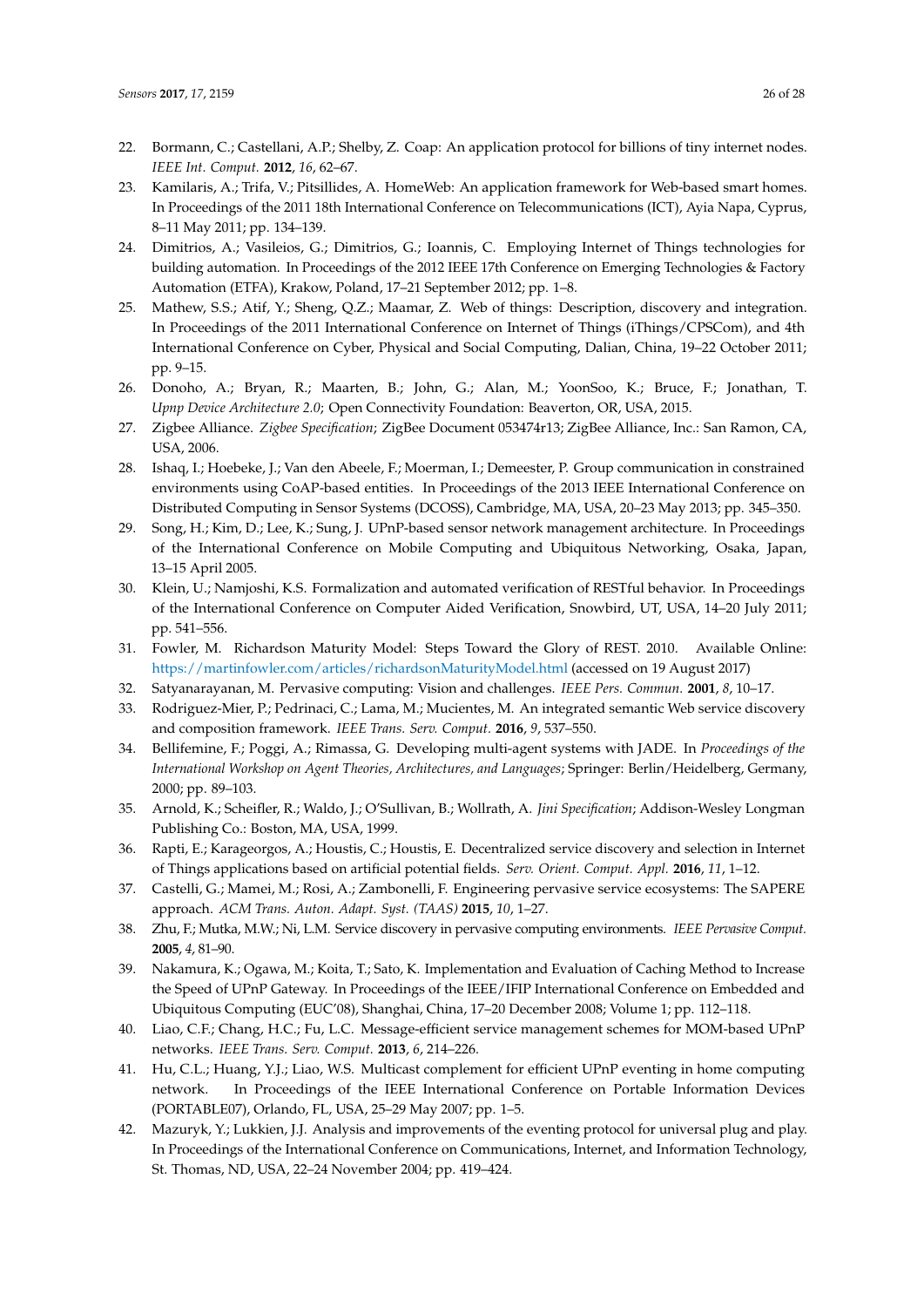- <span id="page-26-0"></span>43. Togias, K.; Goumopoulos, C.; Kameas, A. Ontology-based representation of upnp devices and services for dynamic context-aware ubiquitous computing applications. In Proceedings of the 2010 Third International Conference on Communication Theory, Reliability, and Quality of Service (CTRQ), Athens/Glyfada, Greece, 13–19 June 2010; pp. 220–225.
- <span id="page-26-1"></span>44. Kindberg, T.; Barton, J.; Morgan, J.; Becker, G.; Caswell, D.; Debaty, P.; Gopal, G.; Frid, M.; Krishnan, V.; Morris, H.; et al. People, places, things: Web presence for the real world. *Mob. Netw. Appl.* **2002**, *7*, 365–376.
- <span id="page-26-2"></span>45. Dawson-Haggerty, S.; Jiang, X.; Tolle, G.; Ortiz, J.; Culler, D. sMAP: A simple measurement and actuation profile for physical information. In Proceedings of the 8th ACM Conference on Embedded Networked Sensor Systems, Zürich, Switzerland, 3–5 November 2010; pp. 197–210.
- <span id="page-26-3"></span>46. Gao, L.; Zhang, C.; Sun, L. RESTful Web of Things API in sharing sensor data. In Proceedings of the 2011 International Conference on IEEE Internet Technology and Applications (iTAP), Wuhan, China, 16–18 August 2011; pp. 1–4.
- <span id="page-26-4"></span>47. Stirbu, V. Towards a restful plug and play experience in the web of things. In Proceedings of the 2008 IEEE International Conference on Semantic Computing, Santa Monica, CA, USA, 4–7 August 2008; pp. 512–517.
- <span id="page-26-5"></span>48. Guinard, D.D.; Trifa, V.M. *Building the Web of Things: With Examples in Node.js and Raspberry Pi*; Manning Publications: Greenwich, CT, USA, 2016.
- <span id="page-26-6"></span>49. Mulligan, G. The 6LoWPAN architecture. In Proceedings of the 4th Workshop on Embedded Networked Sensors, Cork, Ireland, 25–26 June 2007; pp. 78–82.
- <span id="page-26-7"></span>50. Butt, T.A.; Phillips, I.; Guan, L.; Oikonomou, G. TRENDY: An adaptive and context-aware service discovery protocol for 6LoWPANs. In Proceedings of the Third International Workshop on the Web Of Things, Newcastle, UK, 19 June 2012; p. 2.
- <span id="page-26-8"></span>51. Mäenpää, J.; Bolonio, J.J.; Loreto, S. Using RELOAD and CoAP for wide area sensor and actuator networking. *EURASIP J. Wirel. Commun. Netw.* **2012**, *2012*, 121.
- <span id="page-26-9"></span>52. Mietz, R.; Groppe, S.; Römer, K.; Pfisterer, D. Semantic models for scalable search in the internet of things. *J. Sens. Actuator Netw.* **2013**, *2*, 172–195.
- <span id="page-26-10"></span>53. Hasemann, H.; Kleine, O.; Kröller, A.; Leggieri, M.; Pfisterer, D. *Annotating Real-World Objects Using Semantic Entities*; Springer: Berlin/Heidelberg, Germany, 2013; pp. 67–82.
- <span id="page-26-11"></span>54. Fu, W.; Chen, G.; Wang, P.; Hong, Y.; Ge, H. Improvement of Home Appliance Control System in Smart Home Based on 6LoWPAN. *JCP* **2014**, *9*, 183–188.
- <span id="page-26-12"></span>55. Chatzigiannakis, I.; Hasemann, H.; Karnstedt, M.; Kleine, O.; Kroller, A.; Leggieri, M.; Pfisterer, D.; Romer, K.; Truong, C. True self-configuration for the IoT. In Proceedings of the 2012 3rd International Conference on the IEEE Internet of Things (IOT), Wuxi, China, 24–26 October 2012; pp. 9–15.
- <span id="page-26-13"></span>56. Coulson, G.; Porter, B.; Chatzigiannakis, I.; Koninis, C.; Fischer, S.; Pfisterer, D.; Bimschas, D.; Braun, T.; Hurni, P.; Anwander, M.; et al. Flexible experimentation in wireless sensor networks. *Commun. ACM* **2012**, *55*, 82–90.
- <span id="page-26-14"></span>57. Caporuscio, M.; Funaro, M.; Ghezzi, C. RESTful service architectures for pervasive networking environments. In *REST: From Research to Practice*; Springer: Berlin/Heidelberg, Germany, 2011; pp. 401–422.
- <span id="page-26-15"></span>58. Newmarch, J. A RESTful approach: Clean UPnP without SOAP. In Proceedings of the 2005 Second IEEE Consumer Communications and Networking Conference, Las Vegas, NV, USA, 6 January 2005; pp. 134–138.
- <span id="page-26-16"></span>59. Ranganathan, A.; Campbell, R.H. Provably correct pervasive computing environments. In Proceedings of the Sixth Annual IEEE International Conference on IEEE Pervasive Computing and Communications, Hong Kong, China, 17–21 March 2008; pp. 160–169.
- <span id="page-26-17"></span>60. Cardelli, L.; Gordon, A.D. Mobile ambients. *Theor. Comput. Sci.* **2000**, *240*, 177–213.
- <span id="page-26-18"></span>61. González, L.; Cubo, J.; Brogi, A.; Pimentel, E.; Ruggia, R. Run-time verification of behaviour-aware mashups in the internet of things. In *Proceedings of the European Conference on Service-Oriented and Cloud Computing*; Springer: Berlin/Heidelberg, Germany, 2013; pp. 318–330.
- <span id="page-26-19"></span>62. Christian, P. Models at REST or modelling RESTful interfaces for the Internet of Things. In Proceedings of the 2015 IEEE 2nd World Forum on IEEE Internet of Things (WF-IoT), Milan, Italy, 14–16 December 2015; pp. 251–255.
- <span id="page-26-20"></span>63. Christian, P.; Llias, G. Modeling Restful Web of Things Services: Concepts and Tools. In *Managing the Web of Things: Linking the Real World to the Web*; Morgan Kaufmann: Cambridge, MA, USA, 2017; pp. 73–104.
- <span id="page-26-21"></span>64. Fielding, R.; Gettys, J.; Mogul, J.; Frystyk, H.; Masinter, L.; Leach, P.; Berners-Lee, T. *Hypertext Transfer Protocol–HTTP/1.1*; Technical Report; W3C: Cambridge, MA, USA, 1999.